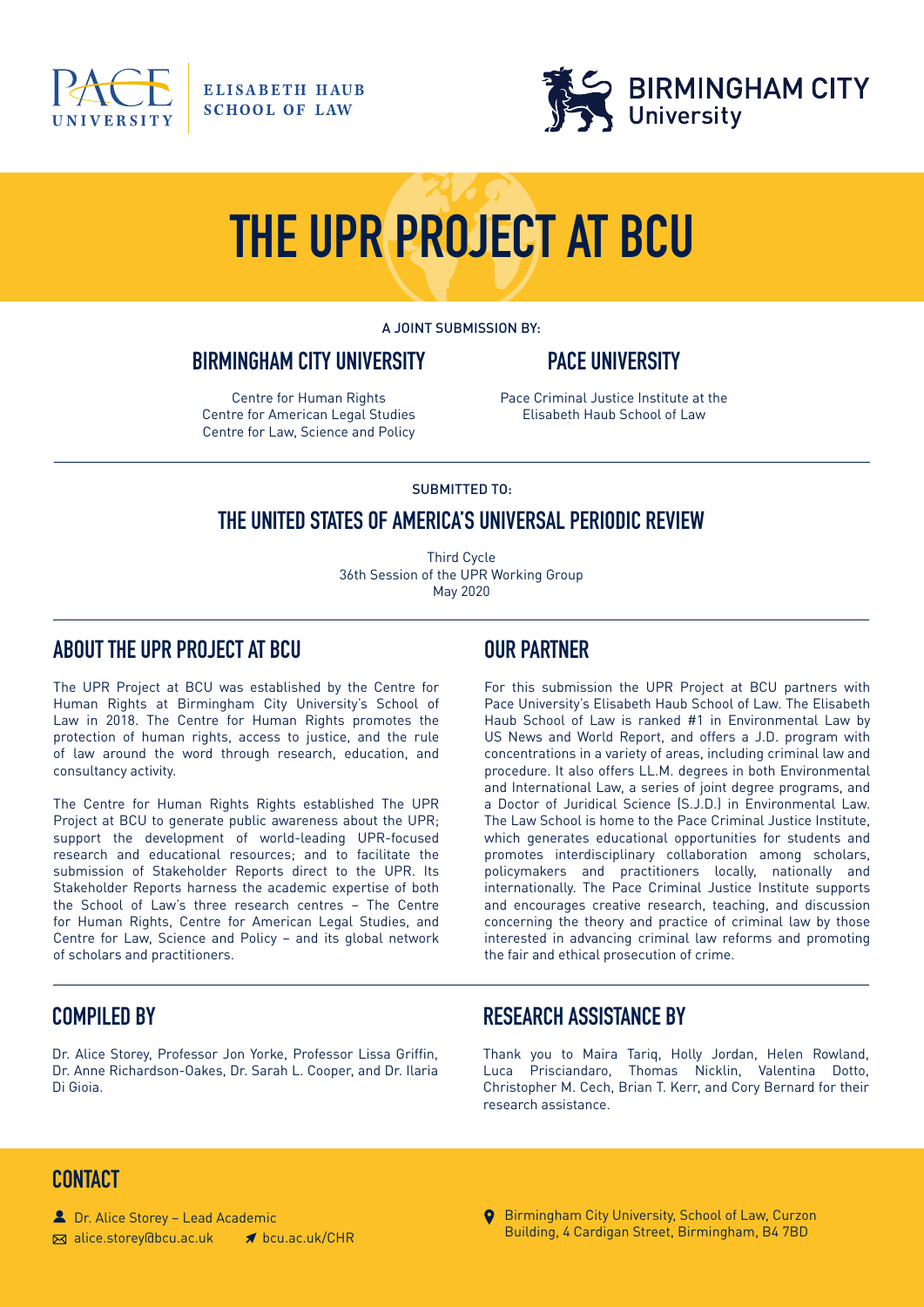## **INTRODUCTION**

- 1. There are nine core international human rights treaties,<sup>1</sup> of which the United States of America (US) is a party to three: the International Covenant on Civil and Political Rights (ICCPR),<sup>2</sup> the Convention Against Torture and Other Cruel, Inhuman and Degrading Treatment or Punishment,<sup>3</sup> and the International Convention on the Elimination of All Forms of Racial Discrimination.<sup>4</sup> The US has significantly restricted its implementation of these treaties through its attachment of reservations, understandings, and declarations (RUDs). 5
- 2. There are aspects of the US legal and political structure that have the potential to complicate its ability to implement international human rights norms. The US Constitution binds the federal and state governments and its Bill of Rights sets the scope of individual rights as interpreted by the US Supreme Court. For international treaties to be part of federal law and thus binding on the states,<sup>6</sup> they must be ratified by two-thirds of the US senate--a supermajority that is often difficult to achieve7--and as recent practice demonstrates, treaties can be abrogated at will by the President.<sup>8</sup>
- 3. The US Constitution establishes a federal system in which power is distributed between the federal government and the states that have so-called "police powers." This means that US states can enact their own laws governing criminal law (including the application of the death penalty and procedures for release from incarceration) and environmental regulation, provided these measures do not infringe upon any of the rights protected by the US Constitution.<sup>9</sup> The fact that the federal government must respect the

<sup>1</sup> UN OHCHR, 'The Core International Human Rights Instruments and their Monitoring Bodies' <www.ohchr.org/EN/ProfessionalInterest/Pages/CoreInstruments.aspx>

<sup>2</sup> International Covenant on Civil and Political Rights (adopted 16 December 1966, entered into force 23 March 1976) 999 UNTS 171 [hereinafter referred to as 'ICCPR'].

<sup>3</sup> Convention against Torture and Other Cruel, Inhuman or Degrading Treatment or Punishment (adopted 10 December 1984, entered into force 26 June 1987) 1465 UNTS 85 [hereinafter referred to as 'CAT'].

<sup>4</sup> International Covenant on the Elimination of Racial Discrimination (adopted 21 December 1965, entered in force 4 January 1969) UNGA Resolution 2106 (XX)2 Article 5(a) [hereinafter referred to as 'ICERD'].

<sup>5</sup> *See,* Vienna Convention on the Law of Treaties (adopted 23 May 1969, entered into force on 27 January 1980) 1155 UNTS 331; 8 ILM 679 (1969) Article 2(1)(d)

<sup>6</sup> US Const Art VI, para 2 ("The laws of the United States…and all Treaties…shall be the supreme Law of the Land; and the Judges in every State shall be bound thereby, anything in the Constitution or Laws of any State to the Contrary notwithstanding."). <sup>7</sup> US Const Art II, section 2.

<sup>8</sup> The White House, 'Statement by President Trump on the Paris Climate Accord' (1 June 2017) <www.whitehouse.gov/briefingsstatements/statement-president-trump-paris-climate-accord/>; *See also,* Harold Hongju Koh, 'Presidential Power to Terminate International Agreements' (2018) 128 Yale L J 12, arguing that this is a matter for Congress.

<sup>9</sup> See, e.g., Ann Bradford and Eric A Posner, 'Universal Exceptionalism in International Law' (2011) 52 Harv Intl L J 1, 5.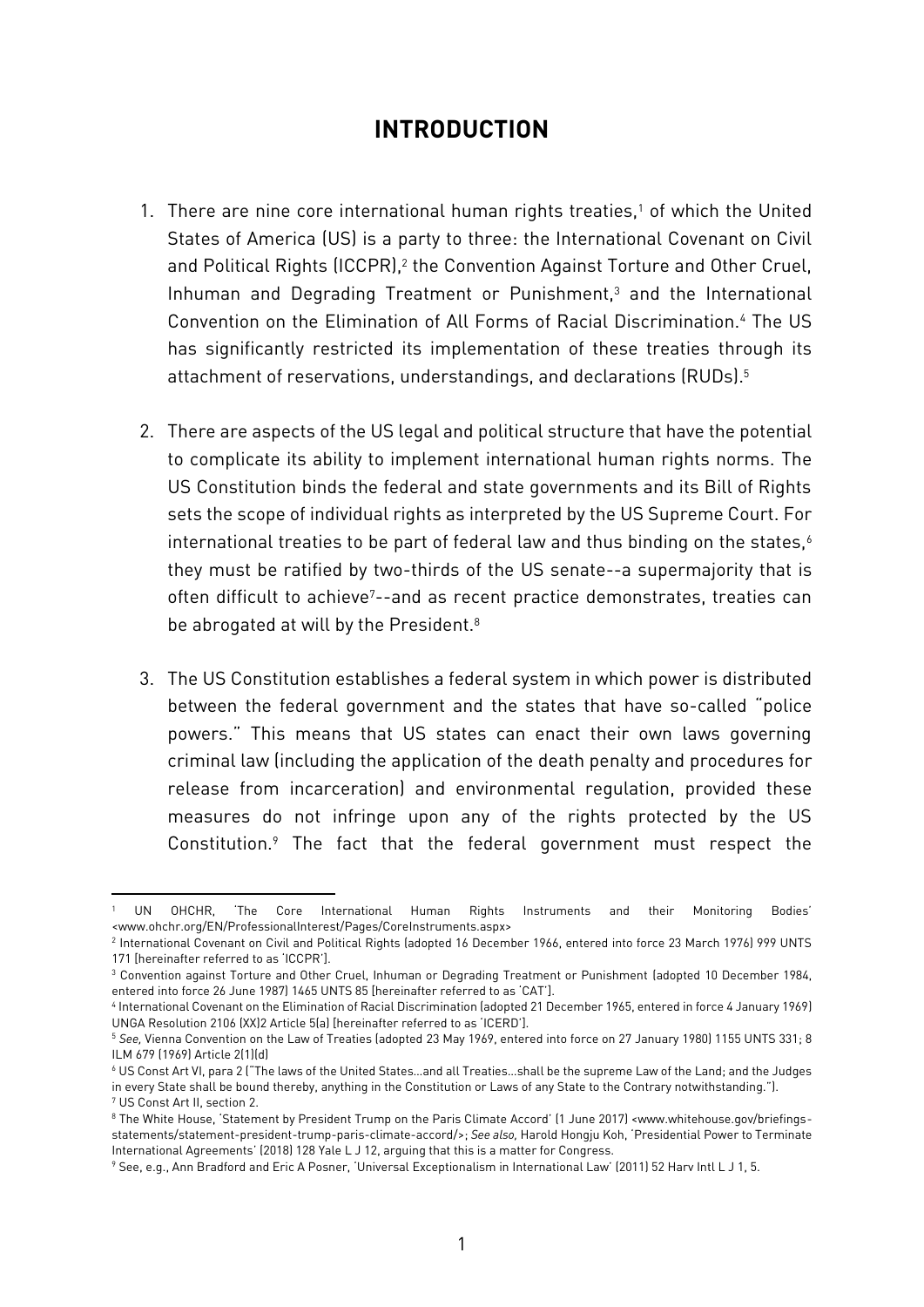sovereignty of the states and their rights to regulate for the health, safety, morals, and the general welfare of citizens within their borders, can be raised by the US as a reason for failing to comply with international commitments. The reluctance of the US to engage with international human rights standards and its reliance on its own constitutional provisions as a sufficient guarantee of human rights, is often described as "American exceptionalism." <sup>10</sup> However, in 2014, President Obama turned this position on its head:

I believe in American exceptionalism with every fibre of my being. But what makes us exceptional is not our ability to flout international norms and the rule of law; it's our willingness to affirm them through our actions. 11

- 4. Indeed, while the federal political system may limit the extent to which the states can be compelled to comply with international standards, the federal government can initiate policies to encourage state compliance. Nevertheless, US engagement with the Universal Periodic Review has demonstrated a significant level of resistance against implementing domestic change in line with global norms.
- 5. In this submission, we encourage the US to commit to improving its human rights protection and promotion by engaging meaningfully with the third cycle of the UPR in 2020. This includes giving full and practical consideration to all recommendations made by Member States, effectively implementing the recommendations the US accepts, and actively engaging with civil society throughout the process.
- 6. This Stakeholder submission focuses upon three themes:
	- a. Capital punishment;

- b. Climate change and greenhouse gas emissions; and,
- c. Compassionate release from prison.

<sup>10</sup> See, Michael Ignatieff, *American Exceptionalism and Human Rights* (Princeton University Press 2005) 3-9.

<sup>11</sup> President Barak Obama, The President's Address to the US Military Academy, West Point, May 28, 2014.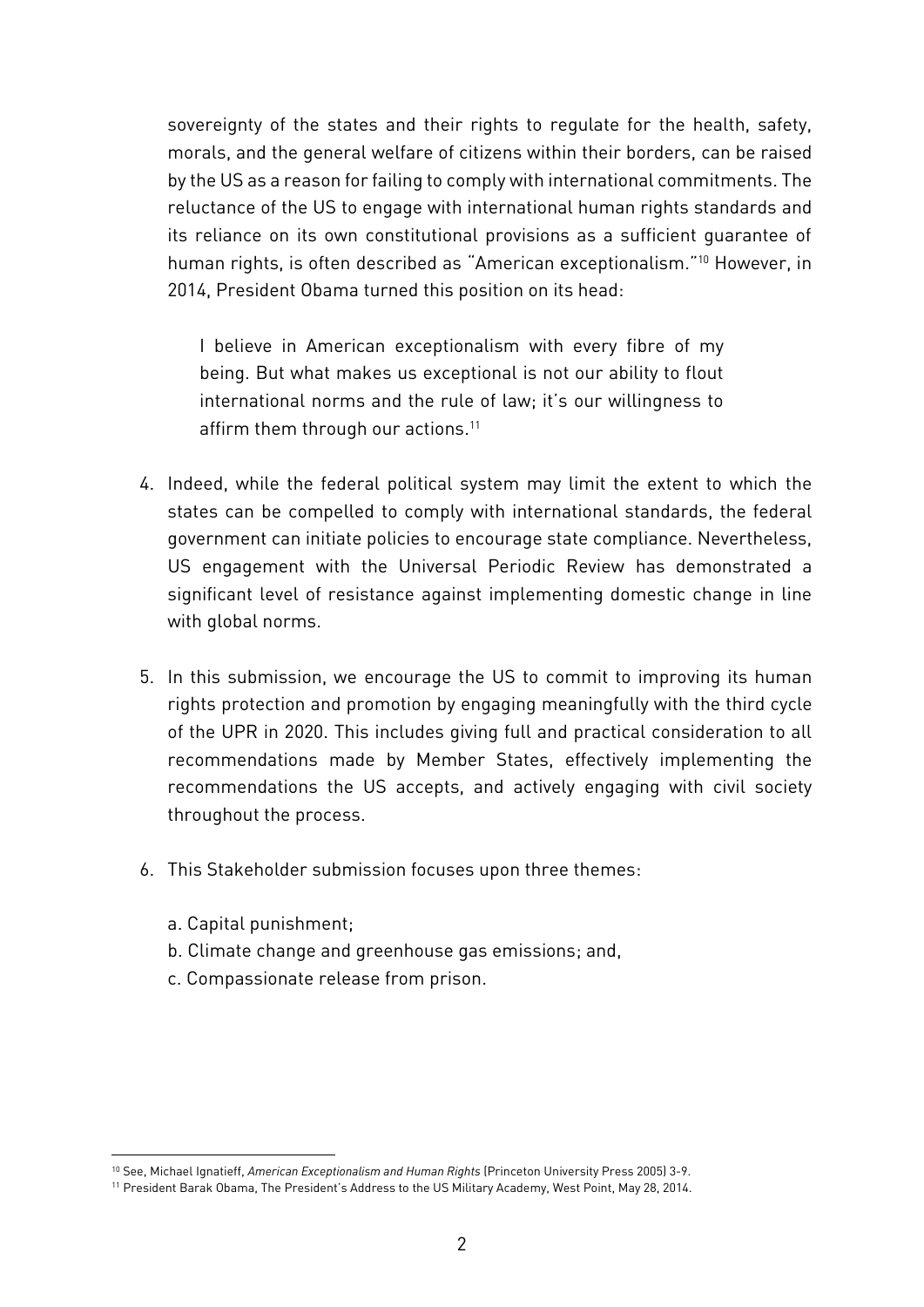# **CAPITAL PUNISHMENT**

#### **A. Normative and Institutional Framework of the US**

- 7. The international law regulating capital punishment is comprised of the ICCPR<sup>12</sup> and its Second Optional Protocol,<sup>13</sup> the ECOSOC Safeguards Guaranteeing Protection of the Rights of those Facing the Death Penalty ('Safeguards'),<sup>14</sup> the Report of the Secretary-General on the Question of the Death Penalty,<sup>15</sup> and the UN General Assembly's biennial vote on the Resolution on a moratorium of the death penalty.<sup>16</sup> Furthermore, there are other international human rights agreements relevant to capital punishment, including the International Covenant on the Elimination of All Forms of Racial Discrimination<sup>17</sup> and the Convention Against Torture and Other Cruel, Inhuman and Degrading Treatment or Punishment.<sup>18</sup>
- 8. There is a growing international consensus against capital punishment. At the end of 2018, more than two-thirds of the world's nations had "abolished the death penalty in law or practice."<sup>19</sup> Nevertheless, the US continues to rely on the RUDs that it has lodged against the international treaties to which it is a party, and to date it has refused to set in motion a national policy to move towards abolition. This limited engagement with international human rights goes against the global trend towards abolition of the death penalty.

#### **B. Implementation of Recommendations from Cycle Two in 2015**

9. In 2015, the US received 343 recommendations. Of these, 43 were made regarding the death penalty (or 12.54% of the total number). It accepted 10 of

**.** 

<sup>12</sup> ICCPR (n 2).

<sup>13</sup> Second Optional Protocol to the International Covenant on Civil and Political Rights (adopted 15 December 1989, entered into force 11 July 1991) 1642 UNTS 414.

<sup>14</sup> ECOSOC 'Safeguards Guaranteeing Protection of the Rights of those Facing the Death Penalty' ECOSOC Res 1984/50 (25 May 1984); ECOSOC 'Implementation of the Safeguards Guaranteeing Protection of the Rights of those Facing the Death Penalty' ECOSOC Res 1989/64 (24 May 1989); ECOSOC 'Safeguards Guaranteeing Protection of the Rights of those Facing the Death Penalty' ECOSOC Res 1996/15 (23 July 1996).

<sup>15</sup> *See,* eg, ECOSOC 'Capital Punishment and Implementation of the Safeguards Guaranteeing Protection of the Rights of those Facing the Death Penalty Report of the Secretary-General' UN Doc E/2015/49 (13 April 2015).

<sup>16</sup> *See,* UNGA Res A/RES/73/175 (17 December 2018).

<sup>17</sup> ICERD (n 4).

<sup>18</sup> CAT (n 3).

<sup>19</sup> Amnesty International, 'Death Penalty in 2018: Facts and Figures) (10 April 2019) <www.amnesty.org/en/latest/news/2019/04/death-penalty-facts-and-figures-2018/>.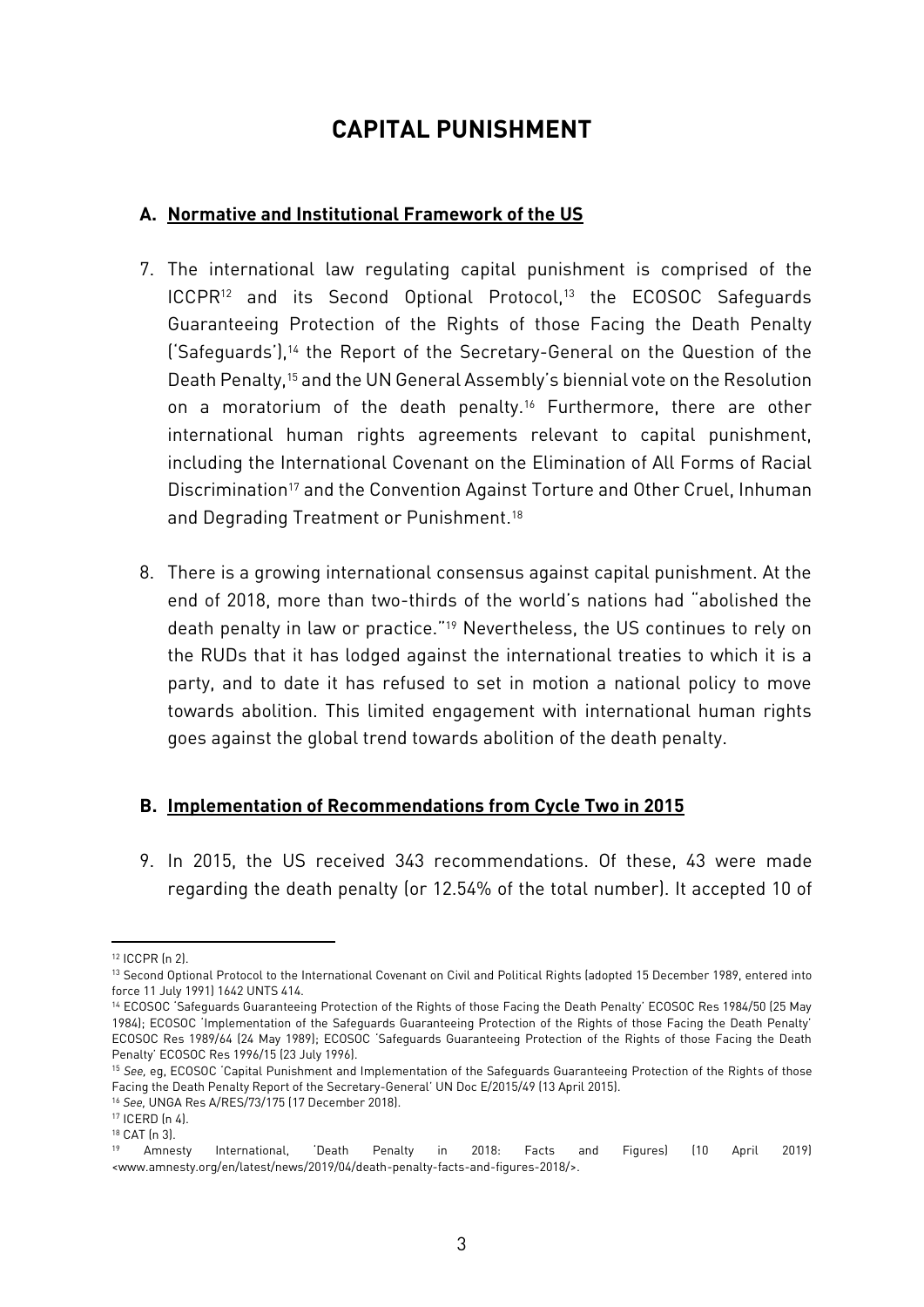the 43 in full or part (or 23% of the death penalty recommendations). Below is a consideration of the action taken on each accepted (in full or in part) recommendation.

- 10. The US accepted two recommendations regarding the ratification of the Second Optional Protocol to the ICCPR, aiming at the abolition of the death penalty. The recommendation from **Namibia** (para 176.12) <sup>20</sup> was accepted as it asked the government to *consider* ratification. In accepting the recommendation from Gabon (para 176.14),<sup>21</sup> the US stated it would consider the ratification of the treaties that the government was already committed to, but this did not include the Second Optional Protocol. It then noted similar recommendations directly asking the US to sign and ratify the Second Optional Protocol (see **Chile,** para 176.11, and others).<sup>22</sup> Whilst the US government may have 'considered' ratification of the Second Optional Protocol, the current position is nonratification.
- 11. The Member States demonstrated an understanding of the distinctions between the different mental health classifications of capital defendants and death row inmates. When making recommendations, they clearly distinguished between not executing those with "intellectual disabilities" (**Spain** para 176.196), <sup>23</sup> and exempting persons with a "mental disability or illness" from the death penalty (**France** para 176.19724; **Sweden** para 176.180). <sup>25</sup> The US supported these three recommendations in part and stated that: "[w]e support these recommendations with respect to measures required to comply with U.S. obligations, and with respect to persons with certain intellectual disabilities, but not all persons with any mental illness." <sup>26</sup> This response was unclear, in

<sup>&</sup>lt;sup>20</sup> 'Consider the ratification of the Second Optional Protocol to the International Covenant on Civil and Political Rights, aiming at the abolition of the death penalty.' UNHRC, 'Report of the Working Group on the Universal Periodic Review – United States of America' (20 July 2015) UN Doc A/HRC/30/12 para 176.12 [hereinafter referred to as 'Report of the Working Group'].

<sup>&</sup>lt;sup>21</sup> 'Adhere to international legal instruments to which it is not yet a party, particularly the Second Optional Protocol to the International Covenant on Civil and Political Rights, aiming at the abolition of the death penalty.' Ibid para 176.14.

<sup>22</sup> Ibid paras 176.11, 176.10, 176.13, 176.14.

<sup>&</sup>lt;sup>23</sup> 'When continuing to implement the death penalty, do not apply it to persons with intellectual disabilities.' Ibid para 176.196.

<sup>&</sup>lt;sup>24</sup> 'Ensure that no person with a mental disability is executed.' Ibid para 176.197.

 $25$  'Introduce a moratorium on the death penalty aiming at complete abolition and take all necessary measures to ensure that the death penalty complies with minimum standards under international law. Exempt persons with mental illness from execution. Commit to ensuring that the origin of drugs being used is made public.' Ibid 176.180.

<sup>26</sup> UNHRC, 'Report of the Working Group on the Universal Periodic Review – United States of America Addendum 1' (14 September 2015) A/HRC/30/12/Add1 para 9 [hereinafter referred to as 'Report of the Working Group Addendum']. This unsatisfactory understanding of the various mental health conditions was provided through reliance on the then-13 year old US Supreme Court decision in *Atkins v. Virginia*, which held that the execution of those with an intellectual disability (classification through the Diagnostic and Statistical Manual, (DSM-4rev) as "mildly mentally retarded") is cruel and unusual punishment contrary to the Eighth Amendment of the US Constitution. However, the decision in *Atkins* only exempts those with intellectual disabilities from execution, it does not extend to the execution of those suffering from other severe mental illnesses. It also failed to provide a practicable account of the diagnostic flexibility in determining IQ levels for diagnosis despite in *Hall v. Florida*, Justice Kennedy's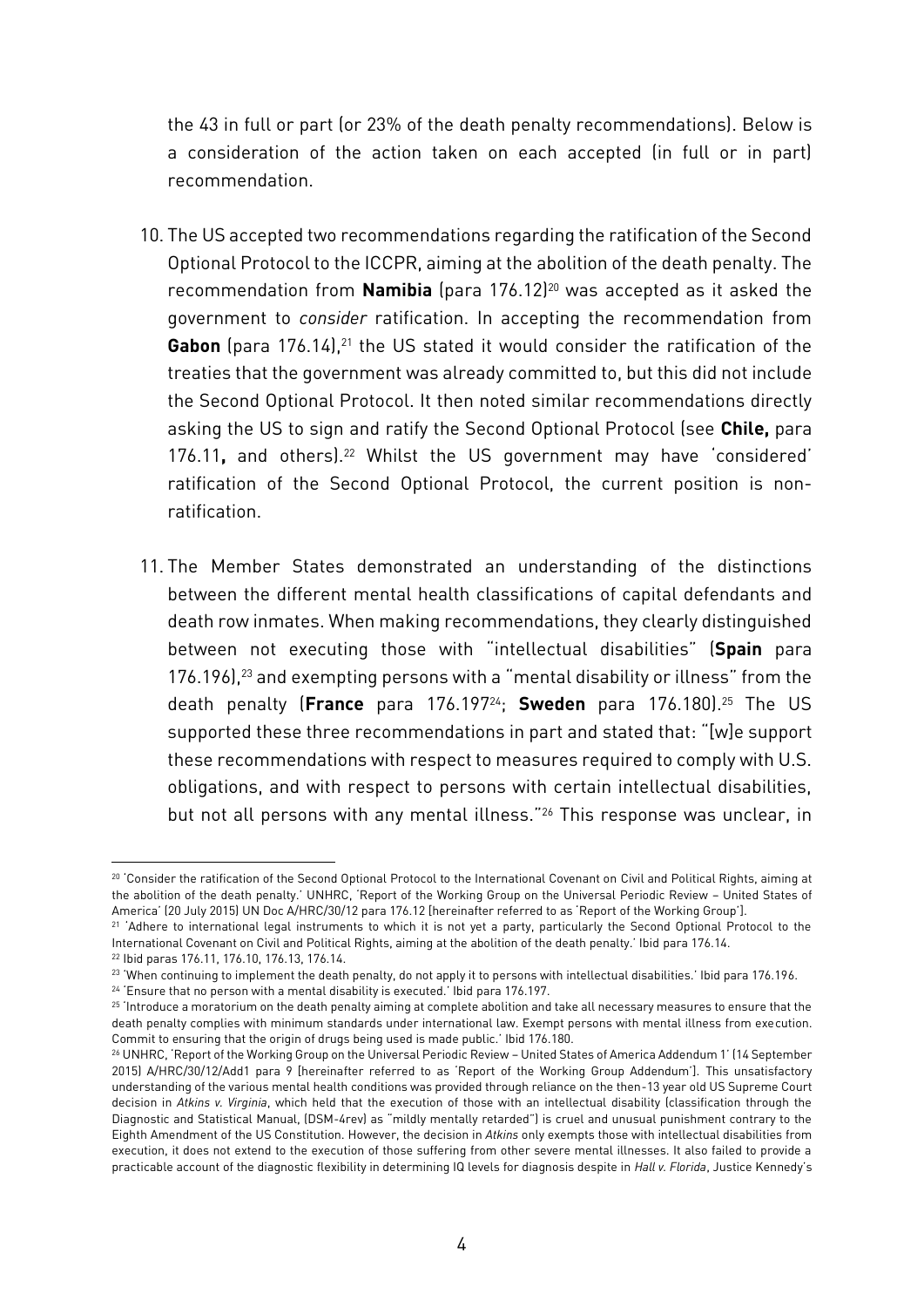that it did not set forth the distinctions between mental health classifications, and consequently, how mental health assessment informs who is eligible for the death penalty. The US significantly limited its commitment to its domestic jurisprudence, and consequently nullified the impact of the wider reaching international law protections of persons suffering from mental illness.

- 12. No action has been taken to implement the supported recommendations made by **Angola** (para 176.194)<sup>27</sup> and **France** (para 176.195)<sup>28</sup> on eliminating racial discrimination in the death penalty. As there is already a reliable evidence-base for racial discrimination within capital punishment in the US,<sup>29</sup> it may be more prudent for Member States to recommend how US states and the federal government can make use of existing studies to provide a basis for reform and/or abolition. For example, in 2018, in *State v. Gregory*, <sup>30</sup> the Washington State Supreme Court struck down its capital punishment statute based on a study on race.
- 13. The US supported in part the recommendation from **Belgium** (para 176.198)<sup>31</sup> encouraging the US to follow up on the Human Rights Committee's recommendations on avoiding racial bias, preventing wrongful convictions, and providing compensation in wrongful conviction cases. The US stated that, "[w]e support consideration of these recommendations, noting that we may not agree with all of them," <sup>32</sup> demonstrating its inflexibility towards international observations on these human rights violations. A very broad recommendation on wrongful convictions and methods of execution was submitted by the **Democratic Republic of the Congo** (para 176.199). <sup>33</sup> The lack of specificity provided the US with an easy opportunity to limit the response, allowing recommendations to be supported, without taking any further action. States

call for, "our Nation's commitment to dignity and its duty to teach human decency as the mark of a civilized world." See, also, *Madison v. Alabama* 586 U.S. \_\_ (2019).

<sup>&</sup>lt;sup>27</sup> 'Identify the root causes of ethnic disparities concerning especially those sentenced to capital punishment in order to find ways for eliminate ethnic discrimination in the criminal justice system' [sic]. Report of the Working Group (n 20) para 176.194.

<sup>&</sup>lt;sup>28</sup> 'Identify the factors of racial disparity in the use of the death penalty and develop strategies to end possible discriminatory practices.' Ibid para 176.195.

<sup>&</sup>lt;sup>29</sup> Death Penalty Information Center, 'Race: Additional Resources' <https://deathpenaltyinfo.org/policy-issues/race/raceadditional-resources> accessed 21 September 2019.

<sup>30</sup> *State v Gregory* 427 P 3d 621 (Wash 2018); Katherine Beckett & Heather Evans, 'The Role of Race in Washington State Capital Sentencing 1981-2014' (25 August 2016) <https://files.deathpenaltyinfo.org/legacy/documents/WashRaceStudy2014.pdf>.

<sup>&</sup>lt;sup>31</sup> 'Take specific measures in follow-up to recommendations of the Human Rights Committee to the United States in 2014 with regards to capital punishment such as measures to avoid racial bias, to avoid wrongful sentencing to death and to provide adequate compensation if wrongful sentencing happens.' Report of the Working Group (n 20) para 176.198. <sup>32</sup> Report of the Working Group Addendum (n 26) para 9.

<sup>&</sup>lt;sup>33</sup> 'Strengthen the justice sector in order to avoid imposing the death penalty on those persons wrongly convicted, and reconsider the use of methods which give raise to cruel suffering when this punishment is applied.' Report of the Working Group (n 20) para 176.199.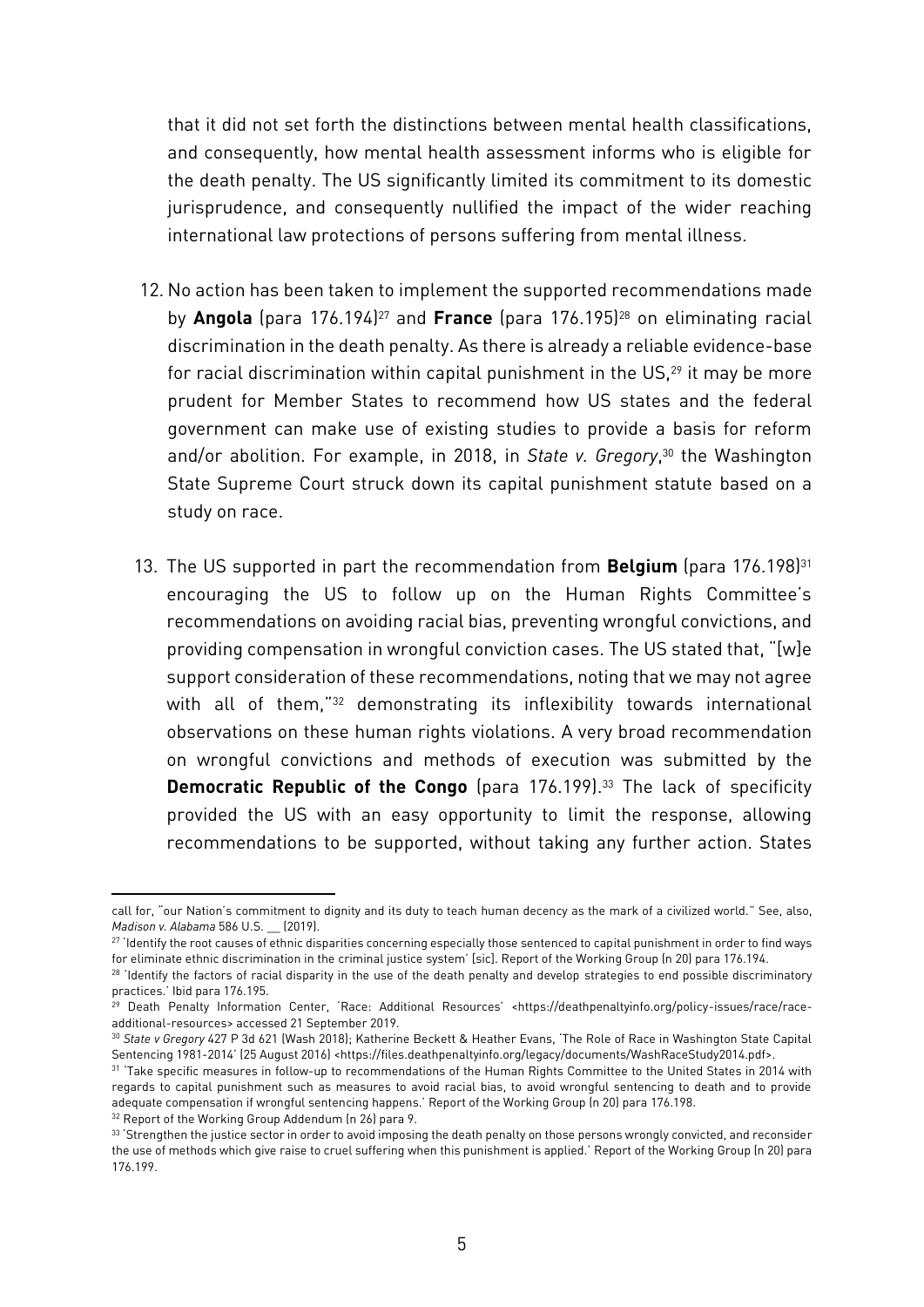should ensure they are using the SMART method when making recommendations. 34

- 14. The US supported the recommendation from **Poland** (para 176.200)<sup>35</sup> on ensuring access to effective legal assistance, including in post-conviction proceedings. No action has been taken by the US to implement this recommendation. There is currently no federal constitutional right to postconviction counsel,<sup>36</sup> which is a failure of the necessity for the 'equality of arms' principle to be realised at every level of the proceedings. <sup>37</sup> Despite this, some US states, for example Arizona, have legislated to provide a state right to postconviction counsel.<sup>38</sup>
- 15. Of the ten recommendations supported in full or part on capital punishment by the US in 2015, none of them have been implemented.<sup>39</sup>

#### **C. Further Points for the US to Consider**

#### *The Global Norm Against the Death Penalty*

16. There are signs that the US could commit to the global trend towards the abolition of the death penalty. Three US states have abolished capital punishment since the 2015 review, with one further state implementing a governor-imposed moratorium. <sup>40</sup> This is reflective of a change in political sentiment towards the use of the death penalty. In the US, 21 states have now abolished capital punishment and the rate of executions fell to 25 in 2018.<sup>41</sup>

**<sup>.</sup>** 34 UPR Info, 'A Guide for Recommending States at the UPR' (2015) <www.upr-info.org/sites/default/files/generaldocument/pdf/upr\_info\_quide\_for\_recommending\_states\_2015.pdf> 27-29 accessed 21 September 2019.

<sup>&</sup>lt;sup>35</sup> 'Strengthen safeguards against wrongful sentencing to death and subsequent wrongful execution by ensuring, inter alia, effective legal assistance for defendants in death penalty cases, including at the postconviction stage.' Report of the Working Group (n 20) para 176.200.

<sup>36</sup> *See, Pennsylvania v Finley* 481 US 551 (1987); *Murray v Giarrantano* 492 US 1 (1989).

<sup>37</sup> ICCPR (n 2); UNHRC, 'General Comment No 32' on 'Article 14: Right to Equality Before Courts and Tribunals and to a Fair Trial (2007) UN Doc CCPR/C/GC/32.

<sup>38</sup> 16A Arizona Revised Statutes Rules Crim.Proc., Rule 32.4(b)(1).

<sup>&</sup>lt;sup>39</sup> This shows a disappointing lack of engagement with the implementation process and reveals that, with regards to the US, the UPR is, "more honour'd in the breach than the observance", Hamlet, Act 1, s. 4. As Human Rights Watch noted in the 2015 US UPR, "[t]he UPR is ineffective if limited to a conceptual exercise, and no country should claim success by accepting recommendations that require no identifiable outcomes or even proof of a deliberative process", HRW, 'United States Universal Periodic Review Stakeholder Submission' (2015) para 4 <www.ohchr.org/EN/HRBodies/UPR/Pages/UPRUSStakeholdersInfoS22.aspx> accessed 21 September 2019.

<sup>40</sup> Death Penalty Information Center, 'Facts About the Death Penalty' (31 May 2019)

<sup>&</sup>lt;https://deathpenaltyinfo.org/documents/FactSheet.pdf> accessed 21 September 2019. Correct as at 21 September 2019.

<sup>41</sup> Death Penalty Information Center, 'Executions by Year' (2018) <https://deathpenaltyinfo.org/executions-year> accessed 21 September 2019. This policy shift is consistent with the rationale of the recommendations for the signing and ratification of the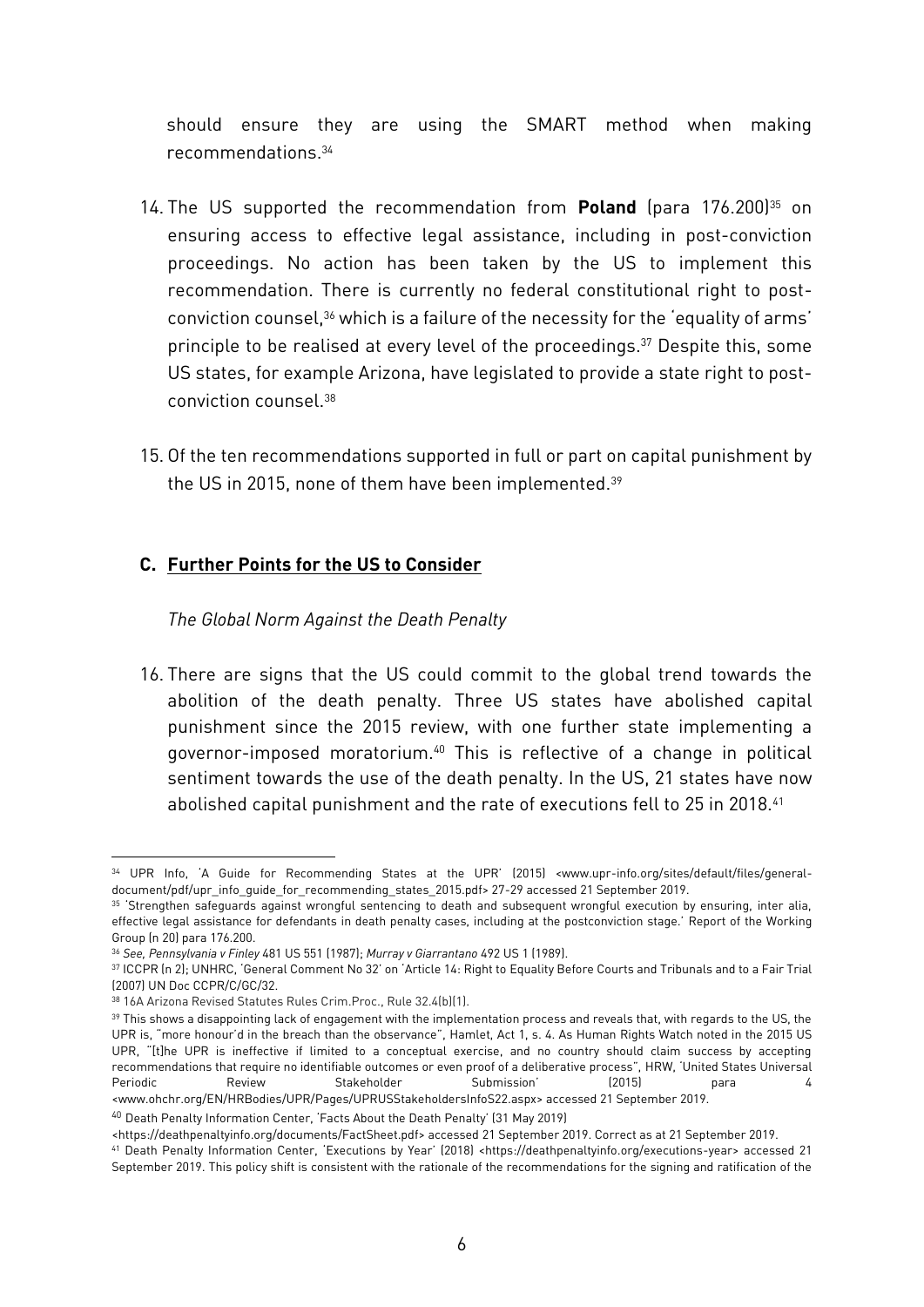#### *Miscarriages of Justice*

- 17. The possibility of wrongful convictions was raised in the second cycle (**Belgium** and the **DRC**). <sup>42</sup> As of 18 September 2019, the Death Penalty Information Center, based in Washington D.C., recorded that since 1973, there have been 166 wrongful capital convictions in the US. Unfortunately, there are reasonable factual grounds to believe that the US has executed at least sixteen innocent people since 1976. 43
- 18. In *Avena<sup>44</sup>* and *LaGrand*,<sup>45</sup> the International Court of Justice held against the US for violating Article 36(1)(b) of the Vienna Convention on Consular Relations, which provides for access to consular assistance in criminal proceedings.<sup>46</sup> Despite these ICJ judgments, there continues to be a significant number of foreign nationals that have been sentenced to death in the US who are still suffering the consequences of this violation. For example, in 2002, Linda Carty, a dual US and UK citizen, was sentenced to death in Texas. The UK government was not notified of her case until after the trial was completed.<sup>47</sup> When the UK tried to intervene in post-conviction proceedings, the government's claims were denied for "want of jurisdiction." <sup>48</sup> The failure of the system to guarantee her right to consular assistance arguably contributed to Carty receiving a death sentence. Her trial counsel was ineffective and made many rudimentary mistakes at the guilt and sentencing phases of the trial, <sup>49</sup> and the state prosecutor's conduct revealed a "misunderstanding of the discovery rules,"<sup>50</sup> in the withholding of important potentially exculpatory evidence. Carty did not receive a fair trial and was denied her right to due process of law, rendering her conviction unsafe.<sup>51</sup>

Second Optional Protocol (**Namibia, Chile,** and **Gabon**). It is also reflective of the ICCPR Article 6(6)'s encouragement of all UN member states to abolish the punishment.

<sup>42</sup> Report of the Working Group (n 20) paras 176.198, 176.199.

<sup>43</sup> Carlos DeLuna, Ruben Cantu, Larry Griffin, Joseph O'Dell, David Spence, Leo Jones, Gary Graham, Claude Jones, Cameron Willingham, Troy Davis, Lester Bower, Brian Terrell, Richard Masterson, Robert Pruett, Carlton Michael Gary, and Larry Swearingen. See, Death Penalty Information Center, 'Executed But Possibly Innocent' <https://deathpenaltyinfo.org/policyissues/innocence/executed-but-possibly-innocent> accessed 21 September 2019.

<sup>44</sup> Case Concerning Avena and Other Mexican Nationals *(Mexico v US)* Judgment of 31 March 2004.

<sup>45</sup> LaGrand Case *(FRG v US)* 2001 ICJ ¶ 1 ¶ 13 (27 June 2001);

<sup>46</sup> Vienna Convention on Consular Relations ("VCCR"), Apr. 24, 1963, 21 U.S.T. 77, 596 U.N.T.S. 261, Article 36(1)(b).

<sup>47</sup> *Carty v Thaler* 583 F 3d 244 (5th Cir 2009).

<sup>48</sup> Ibid.

<sup>49</sup> Ibid.

<sup>50</sup> Ibid.

<sup>51</sup> Reprieve, 'Linda Carty <https://reprieve.org.uk/case-study/linda-carty/> accessed 21 September 2019. See also ICCPR Art 14 (n 2); United Nations, *Basic Principles on the Role of Lawyers* (7 September 1990); Jon Yorke, 'An Experience of Time in the Capital Judicial Process' (2019) 24 Tex J on CL & CR 189.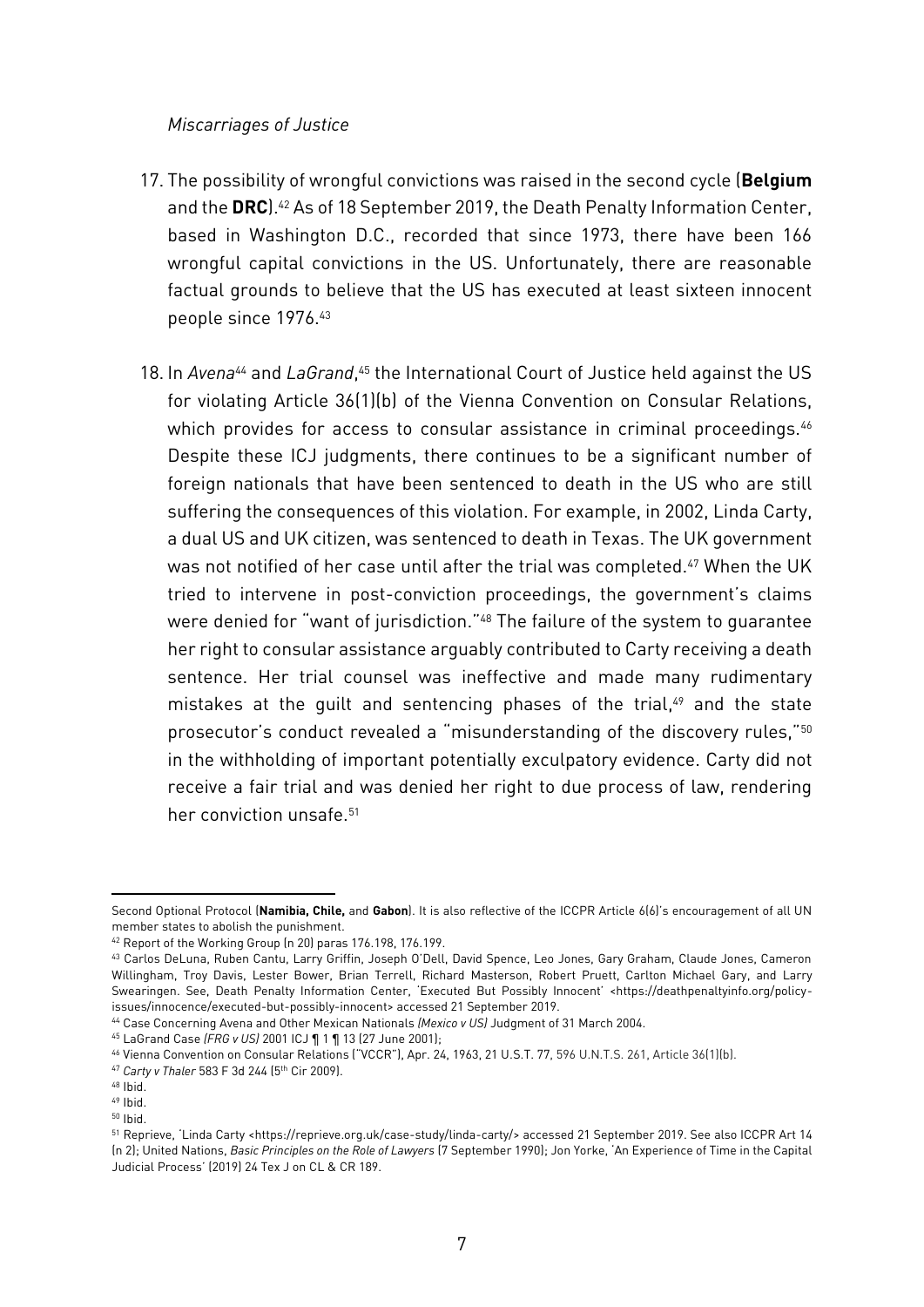#### *Methods of Execution*

- 19. Although the US Supreme Court affirmed the constitutionality of lethal injection in *Baze v. Rees*,<sup>52</sup> there is a significant lack of transparency about the execution protocols in many US states.<sup>53</sup> Consequently, states have encountered various difficulties in procuring the requisite drugs for use in executions. There have been examples of state prison maladministration in which inmates have suffered severe pain following the use of unsanctioned drugs,<sup>54</sup> and other examples where, had the inmate been executed, he could have been subjected to severe pain due to the wrong drugs being used.<sup>55</sup>
- 20. The situation has been complicated further as, in July 2019, the Department of Justice (DOJ) assumed oversight from the Food and Drug Administration (FDA) over the regulation of execution drugs. <sup>56</sup> This change in policy could potentially widen the opportunities for executions to take place using unsafe drugs, 57 which could render "needless suffering" <sup>58</sup> in executions, violating the Eighth Amendment of the US Constitution.<sup>59</sup> This would also implicate the prohibition of inhumane punishment under the ICCPR Article 7,<sup>60</sup> and Safeguard 9.<sup>61</sup>

#### *Federal Death Penalty*

21. Following the DOJ's announcement that it would be assuming control over the regulation of execution drugs, the DOJ also announced the resumption of the federal death penalty in July 2019. It produced an addendum to the Federal Execution Protocol, and Attorney-General William P. Barr set five execution

<sup>1</sup> <sup>52</sup> *Baze v Rees* 553 US 35 (2008).

<sup>53</sup> See, UNGA, 'Moratorium on the Use of the Death Penalty Report of the Secretary-General' (8 August 2014) UN Doc A/69/288 para 41; Deborah W Denno, 'When Legislatures Delegate Death: The Troubling Paradox Behind States Uses of Electrocution and Lethal Injection and What it Says About Us' (2002) 63 Ohio St LJ 83.

<sup>54</sup> Clayton Lockett and Charles Warner, both in Oklahoma, See, Oklahoma Department of Public Safety, Executive Summary, The Execution of Clayton D. Lockett: Case Number 14-0189SI; Katie Fretland, 'Scene at Botched Oklahoma Execution of Clayton Lockett was "A Bloody Mess"' *The Guardian* (13 December 2014) <www.theguardian.com/world/2014/dec/13/botched-oklahomaexecution-clayton-lockett-bloody-mess>.

<sup>&</sup>lt;sup>55</sup> The execution of Richard Glossip was stopped because the wrong potassium had been sent to the prison for his execution. See, Oklahoma Executive Department, Oklahoma Executive Order, Number 2015-42 (September 30 2015). Jon Yorke, 'Comity, Finality, and Oklahoma's Lethal Injection Protocol' (2017) 69 Okla L Rev 545, 611.

<sup>56</sup> United States Department of Justice, "Whether the Food and Drug Administration Has Jurisdiction over Articles Intended for Use in Lawful Executions," (3 May 2019) <www.justice.gov/olc/opinion/file/1162686/download> accessed 21 September 2019.

<sup>57</sup> See, e.g., Owen Bowcott, 'London Firm Supplied Drugs for US Executions' *The Guardian* (6 January 2011) <www.theguardian.com/world/2011/jan/06/london-firm-supplied-drugs-us-executions> accessed 21 September 2019. <sup>58</sup> *Baze* (n 52).

<sup>59</sup> US Const Amendment VIII.

<sup>60</sup> ICCPR Article 7 (n 2).

<sup>61</sup> ECOSOC Safeguards 1984 (n 15).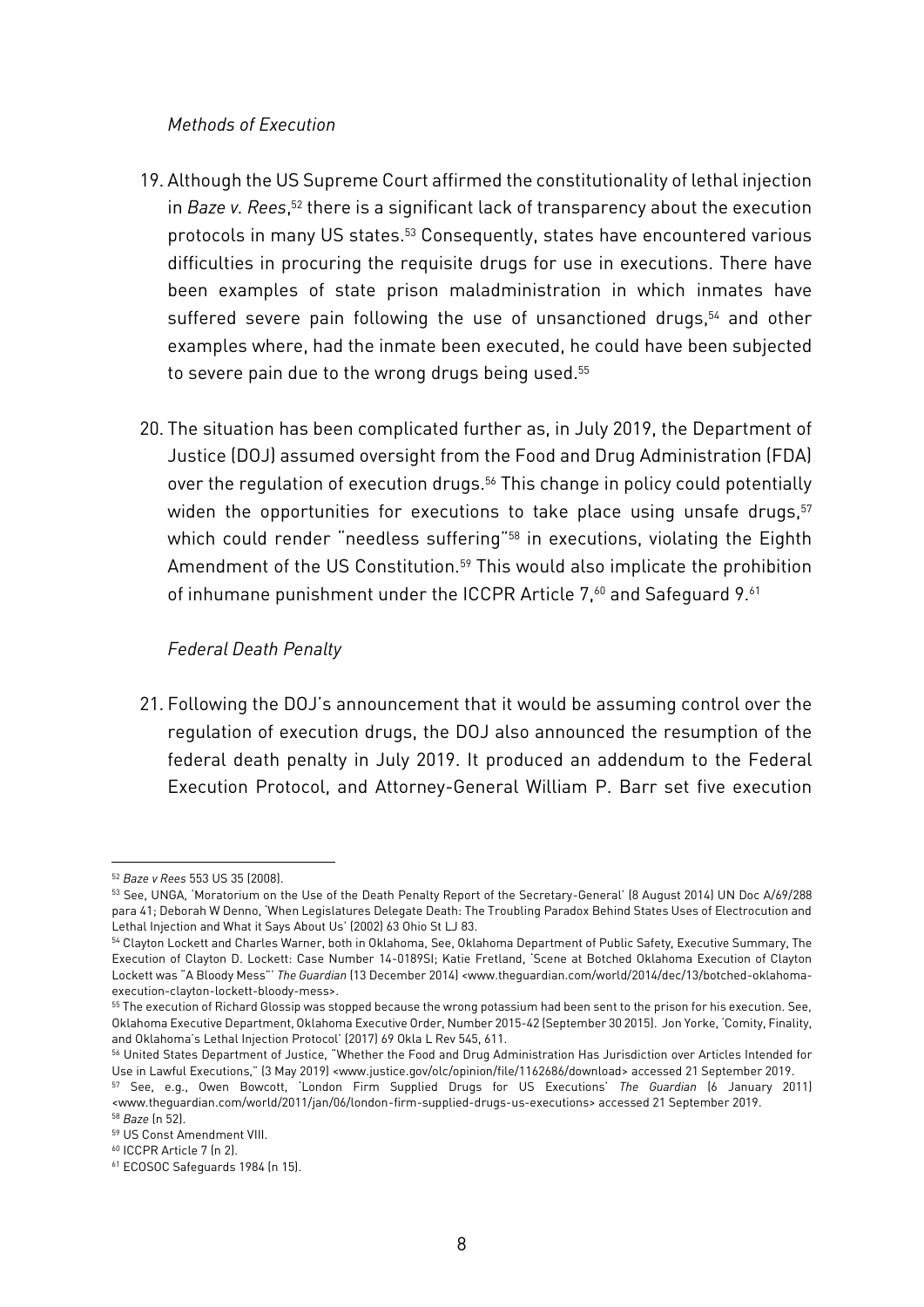dates between December 2019 and January 2020.<sup>62</sup> The proposed executions reveal a move away from the rare application of executions at the federal level (the last being in 2003). This now nullifies the arguments presented by previous Administrations that executions predominantly occur within the jurisdictions of the individual states.<sup>63</sup>

#### **D. Recommendations for Action by the US**

- i. The US should fully engage with the recommendations made in the UPR on the death penalty.
- ii. The federal government should legislate to ensure that all people suffering from any mental illness are categorically exempt from the death penalty in compliance with international standards on the right to life, procedural safeguards, and the American Bar Association's Resolution 122A.
- iii. The federal government should establish a federal right to post-conviction counsel, and encourage states to follow states such as Arizona, as an example of good practice in the provision of equality of arms at all stages of the criminal proceedings.
- iv. Under Article 36(1)(b) VCCR, foreign nationals who are charged with a capital offence should be promptly informed of their right to consular assistance. Those who have had this right violated should have their sentences commuted or be granted a retrial.
- v. The US should reverse the decision for the Department of Justice to assume oversight of the regulation of drugs used in lethal injection. Oversight should remain with the Federal Drug Administration.
- vi. In a procedural step towards abolition, the federal government should use its jurisdictional powers to abolish both the federal death penalty and the military death penalty. These federal restrictions would encourage more US states to abolish the death penalty and provide the US Supreme Court with stronger grounds to declare the punishment to be unconstitutional.<sup>64</sup>

**<sup>.</sup>** <sup>62</sup> United States Department of Justice, 'Federal Government to Resume Capital Punishment After Nearly Two Decade Lapse' (25 July 2019) <www.justice.gov/opa/pr/federal-government-resume-capital-punishment-after-nearly-two-decade-lapse> accessed 21 September 2019.

<sup>&</sup>lt;sup>63</sup> See, Report of the Working Group Addendum (n 26) para 2. The Senate Judiciary Committee on the Oversight of the Federal Death Penalty should urgently review these decisions made by the DOJ to resume federal executions.

<sup>64</sup> These recommendations would be automatically rectified though national abolition of the death penalty in compliance with the trend towards global abolition, and procedural impetus to this end provided within ICCPR Article 6(6). They also affirm the overall aim for the abolition of the death penalty in the US, and for the US to contribute to the growing global community of states against this outdated and inhumane punishment.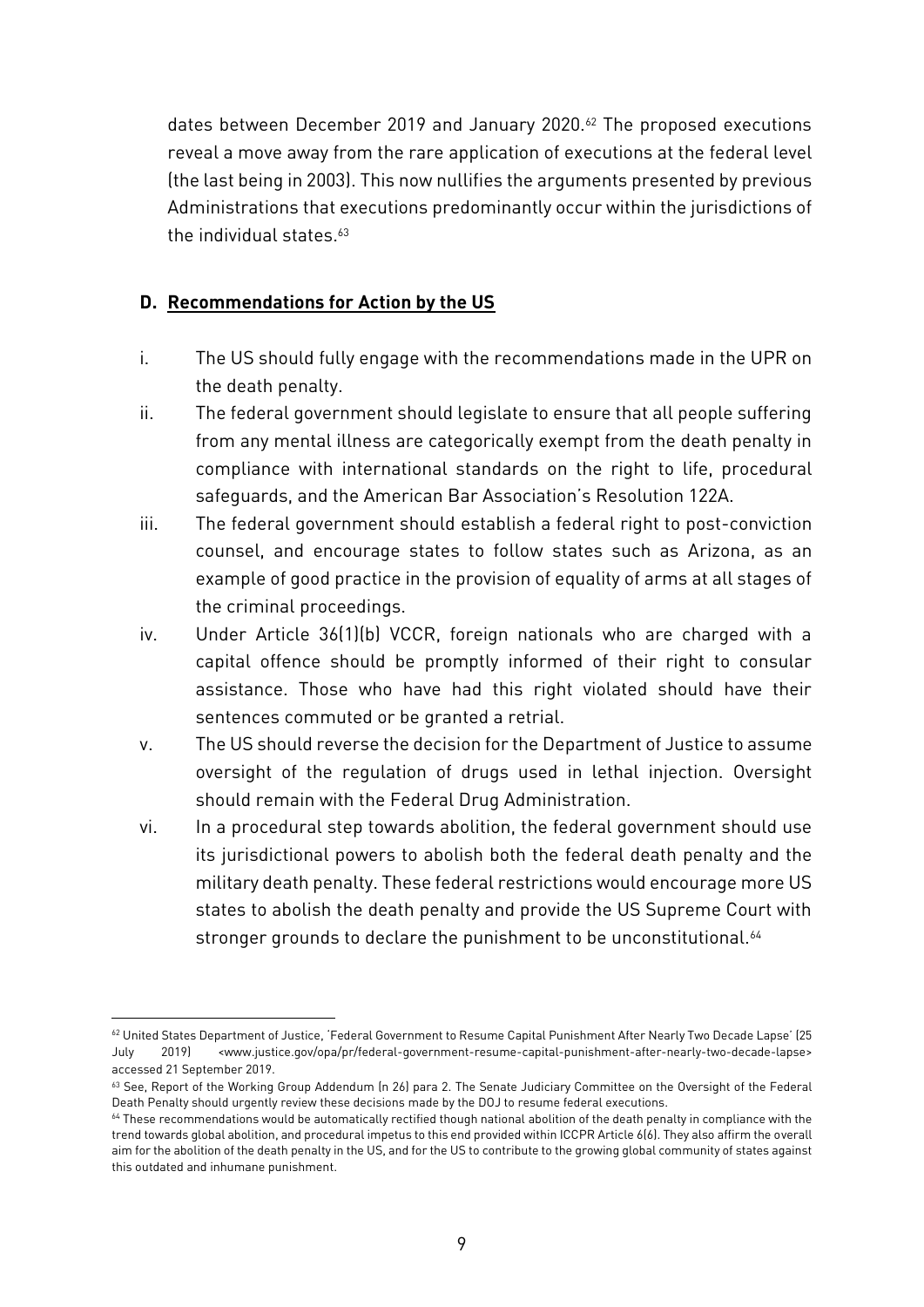# **CLIMATE CHANGE AND GREENHOUSE GAS EMISSIONS**

#### **A. Normative and Institutional Framework of the US**

- 22. Climate change is a global problem that the UN believes to be the "defining issue of our time."<sup>65</sup> To contribute to the international efforts to tackle climate change, on 4 November 2016, the US signed the Paris Agreement. It committed to participate in, and contribute to, the Agreement's strategies to keep the global average temperature below 2°C above pre-industrial levels, and to limit the increase to 1.5°C. There are currently 197 state signatories to and 185 state ratifications of the Paris Agreement. 66
- 23. The Intergovernmental Panel on Climate Change facilitated the adoption of the 1992 UN Framework Convention on Climate Change,<sup>67</sup> the Kyoto Protocol in 1997,<sup>68</sup> and the 2015 Paris Agreement.<sup>69</sup> The UN's response to climate change is informed by the UN Special Rapporteur on Human Rights and the Environment, and both individual state and collective global social responsibility is encouraged and empowered through the UN Sustainable Development Goals. Particularly important for this submission is SDG No.13: Climate Action, which focuses upon taking "urgent action to combat climate change and its impacts." 70

## **B. Implementation of Recommendations from Cycle Two in 2015**

24. The US received three recommendations regarding climate change in 2015, from **Nicaragua** (para 176.341),<sup>71</sup> **Bangladesh** (para 176.342), <sup>72</sup> and **Maldives**

**.** 

<sup>65</sup> United Nations, 'Climate Change' <www.un.org/en/sections/issues-depth/climate-change/> accessed 21 September 2019. <sup>66</sup> United Nations Climate Change, 'Paris Agreement – Status of Ratification' <https://unfccc.int/process/the-paris-

agreement/status-of-ratification> accessed 21 September 2019.

<sup>67</sup> United Nations Framework Convention on Climate Change (adopted 9 May 1992, entered into force 21 March 1994) 1771 UNTS 107.

<sup>68</sup> Kyoto Protocol to the United Nations Framework Convention on Climate Change (adopted 11 December 1997, entered into force 16 February 2005) 2303 UNTS 161.

<sup>69</sup> UN Framework Convention on Climate Change Conference of Parties, Twenty-First Session, *Adoption of the Paris Agreement* (12 December 2015) UN Doc FCCC/CP/2015/L.9/Rev.1 [hereinafter referred to as 'Paris Agreement'].

<sup>70</sup> UNGA, 'Transforming our World: The 2030 Agenda for Sustainable Development' (21 October 2015) A/RES/70/1, Goal 13.

<sup>71</sup> "Take up the commitment to address, in a framework of shared but differentiated responsibility and along with the international community, the world problem of climate change and its negative impact.' Report of the Working Group (n 20) para 176.341.

<sup>72 &</sup>quot;Continue to actively participate in the climate change negotiations for a strong legally binding outcome of the United Nations Framework Convention on Climate Change process." Ibid para 176.342.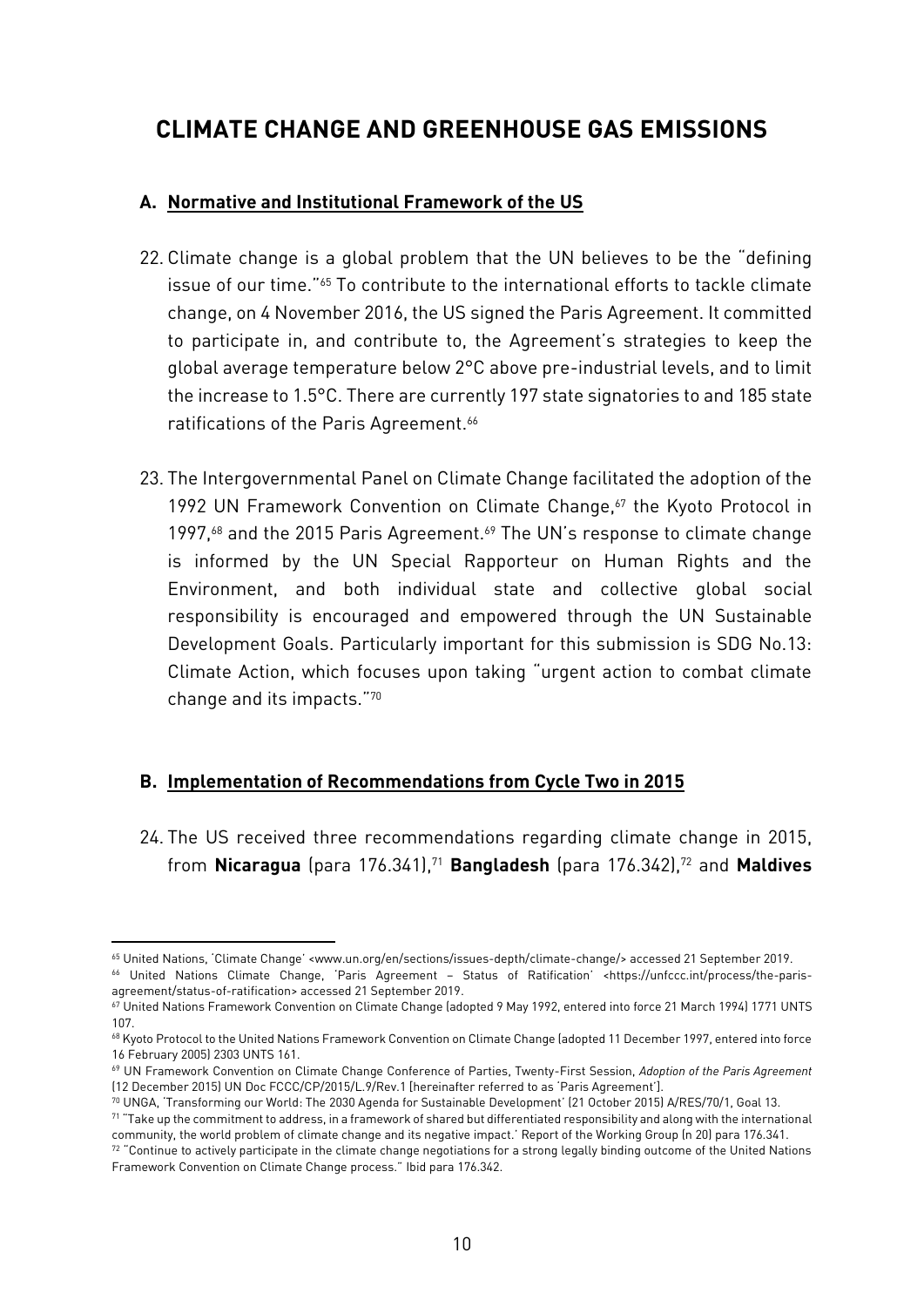(para 176.343).<sup>73</sup> All three recommendations were accepted in part by the US, and focused upon:

- a. The global shared responsibility for climate change as engaged with at the international level; and,
- b. The differentiated responsibility of Member States and the mechanism of US federal law for reducing toxic omissions.

#### *The United States and the Multilateral Initiatives on Climate Change*

- 25. The role of the US in the global shared responsibility for climate change was affirmed and encouraged by **Nicaragua**<sup>74</sup> and **Bangladesh**. <sup>75</sup> Both recommended that the US should continue to engage in negotiations within the ongoing climate change discussions, which culminated in the Paris Agreement a year after the 2015 US UPR. The US provided the same response to both recommendations, noting that "[w]e support this recommendation insofar as it encourages domestic action on climate change and international efforts to reach an agreement that is ambitious, inclusive, and applicable to all countries." <sup>76</sup> The reason the US only supported these recommendations in part was because it did "not support this recommendation to the extent it attempts to pre-judge the outcome of ongoing negotiations on the UN Framework Convention on Climate Change." <sup>77</sup> Despite this, the Obama Administration did take action on these recommendations by signing the Paris Agreement.
- 26. However, on 1 June 2017, President Trump announced his intent to withdraw the US from the Paris Agreement, signalling a step back from the commitment to a global response to environmental challenges. Through this potential withdrawal, the US will also effectively turn its back on SDG No.13, which will demonstrate a failure to take domestic responsibility for the global impacts of climate change.

#### *Domestic Legislation for the Reduction of Greenhouse Emissions*

27. **Maldives** suggested the enactment of federal legislation to "prohibit environmental pollution and reduce greenhouse gas emissions to control

 $73$  "Ensure federal legislation to prohibit environmental pollution and reduce greenhouse gas emissions to control climate change." Ibid para 176.343.

<sup>74</sup> Ibid para 176.341.

<sup>75</sup> Ibid para 176.342.

<sup>76</sup> Report of the Working Group Addendum (n 26) para 12

<sup>77</sup> UNHRC, 'Report of the Working Group on the Universal Periodic Review – United States of America Appendix to the Addendum' (2015) 18 [hereinafter referred to as 'Report of the Working Group Appendix to the Addendum 2015'].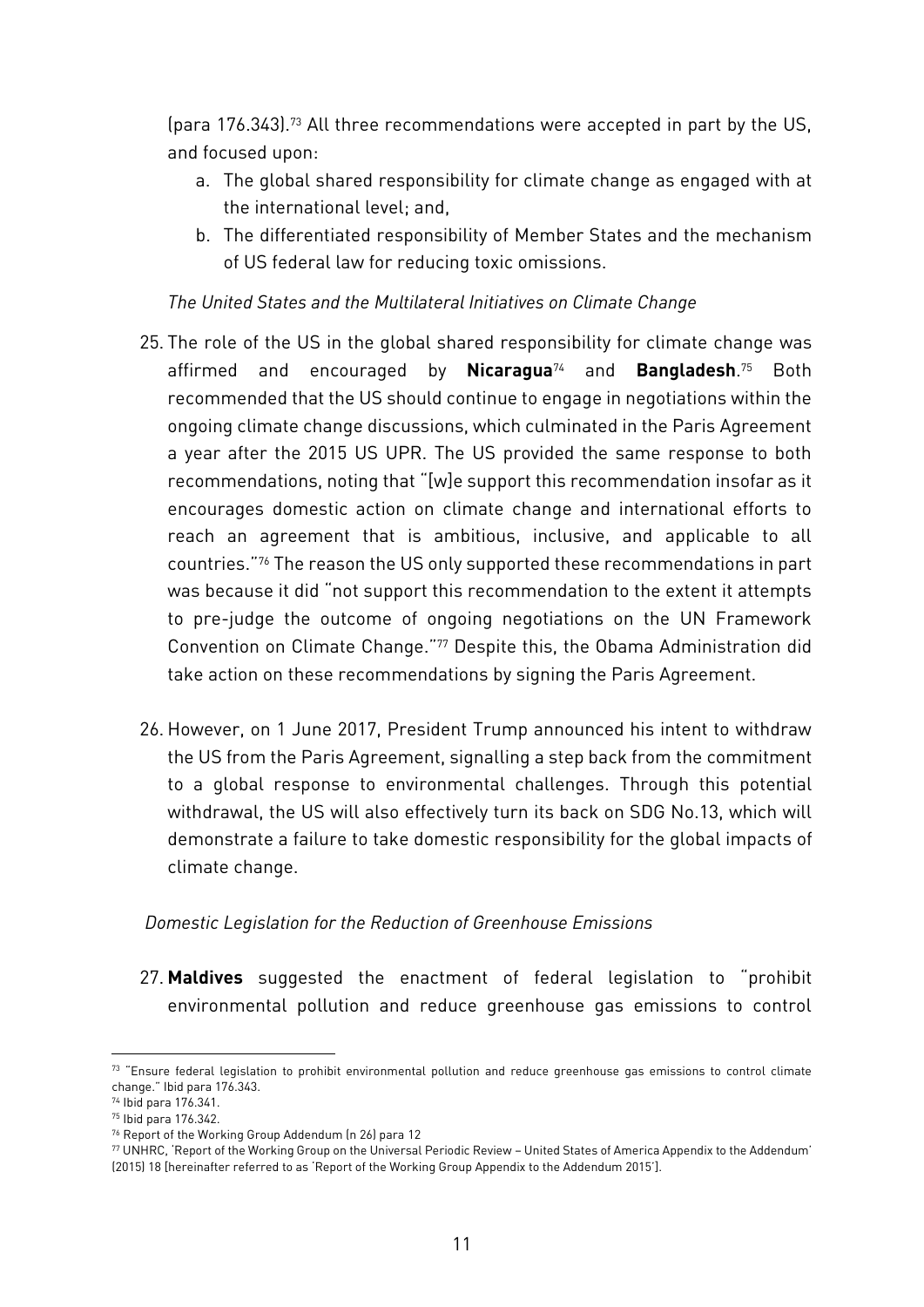climate change." <sup>78</sup> The US provided a similar response to the recommendations discussed in paragraph 25 above and supported "the principle of this recommendation, which is to continue our efforts to reduce the impact of pollution and greenhouse gas emissions on the environment." <sup>79</sup> However, although the Obama Administration stated that it was committed to tackling greenhouse gas emissions, it did not support "the part of this recommendation asking us to introduce federal legislation to prohibit all environmental pollution." <sup>80</sup> The Obama Administration did introduce a Clean Power Plan for regulating power plant emissions<sup>81</sup> and Greenhouse Gas ('GHG') Vehicle Standards for fuel economy and tailpipe emissions.<sup>82</sup>

28. In addition to the announced withdrawal from the Paris Agreement, the Trump Administration has taken action to dilute the effect of the above provisions (as discussed below) and no further action has been taken to implement the recommendations.

#### **C. Further Points for the US to Consider**

#### *The United States and the Multilateral Initiatives on Climate Change*

- 29. There is an international trend towards the recognition of a right to a healthy environment. This is set to become a global norm.<sup>83</sup> If the US withdraws from the Paris Agreement, it will be out of line with the world-wide progress towards this human rights standard. As the world's largest economy, the US example matters. There is a real danger that if the US withdrawal from the Paris Agreement does take place, other states, and in particular developing states, will do the same.
- 30. The study of the Yale Program on Climate Change Communication demonstrates that there is a 5 to 1 ratio of American voters in favour of the US

<sup>78</sup> Report of the Working Group (n 20) para 176.343.

<sup>79</sup> Report of the Working Group Appendix to the Addendum 2015 (n 79) 19.

 $80$  Ihid.

<sup>81</sup> Standards of Performance for Greenhouse Gas Emissions from New, Modified, and Reconstructed Stationary Sources: Electric Utility Generating Units (23 October 2015) 80 Fed Reg 64, 510.

<sup>82</sup> Standards of Performance for Greenhouse Gas Emissions from New, Modified, and Reconstructed Stationary Sources: Electric Utility Generating Units, 80 Fed. Reg. 64, 510.

<sup>83</sup> The UN Special Procedures has a thematic mandate on this through the Special Rapporteur on Human Rights and the Environment (Mr. John Knox during the US's UPR in 2015, and currently appointed to Mr. David R. Boyd). In March 2018, the Special Rapporteur argued that a safe, clean, healthy and sustainable environment is necessary for the full enjoyment of a vast range of human rights, including the rights to life, health, food, water and development. UNGA, 'Report of the Special Rapporteur on the issue of human rights obligations relating to the enjoyment of a safe, clean, healthy and sustainable environment' (24 January 2018) UN Doc A/HRC/37/59.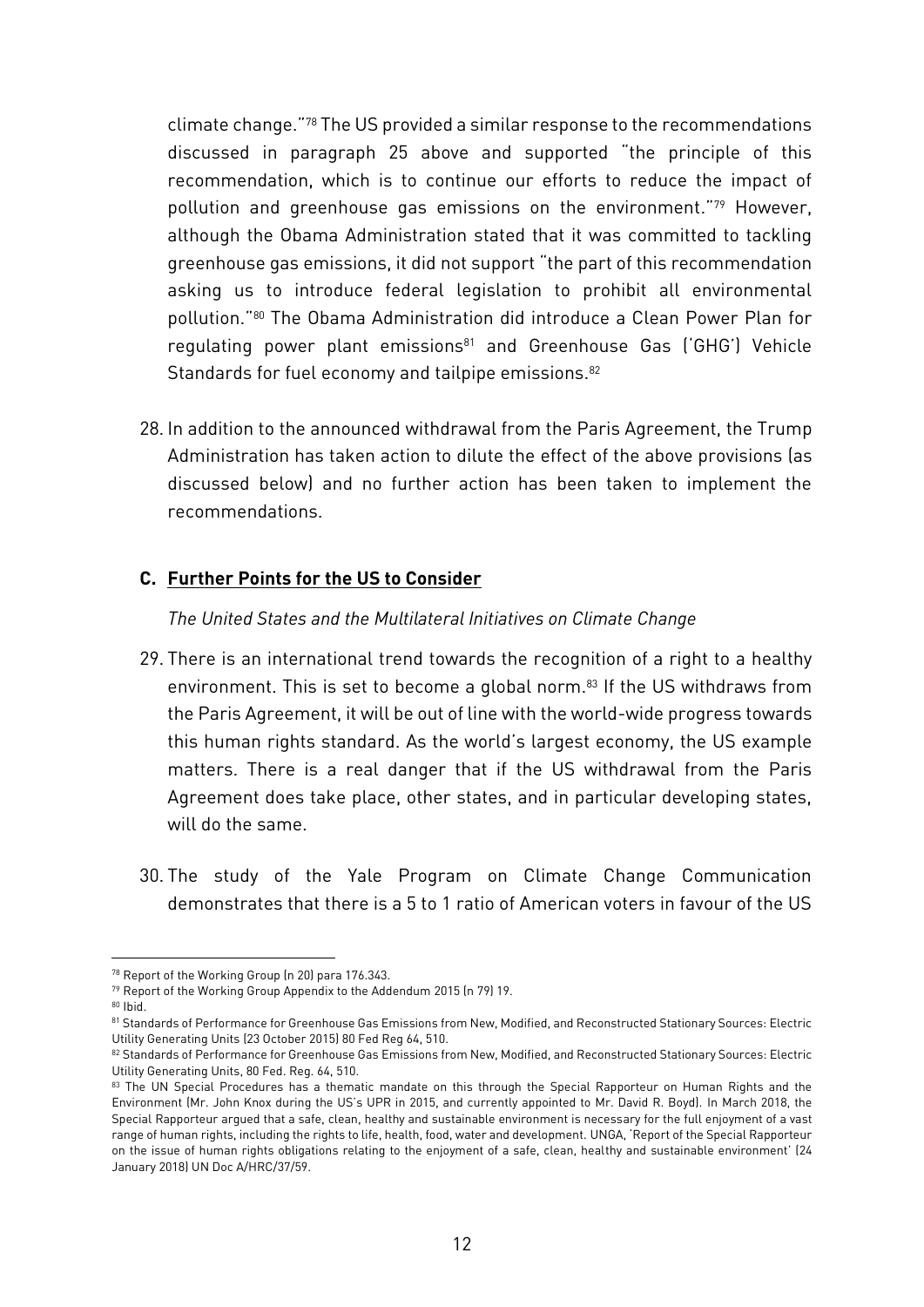remaining a party to the Paris Agreement.<sup>84</sup> The Climate Action Now Act passed by the House of Representatives in April 2019 recognises this public concern, but needs the support of the Senate to pass. 85

- 31. Additional benefits accruing to the US by remaining a party to the Paris Agreement, include:
	- a. Participation in the strengthening of the global community for dealing with the effects of climate change through enhanced science, technology, and logistics;
	- b. Providing a clear legislative motivation to promote clean energy technologies to benefit the US economy; and,
	- c. Helping to reduce the negative effects of climate change on national security and national healthcare.<sup>86</sup>

## *Domestic Legislation for the Reduction of Greenhouse Gas Emissions and to Limit Emissions from Power Plants*

- 32. In the US, fossil fuels used for electricity, heat, and transportation represent the largest source of GHG emissions. The US Environmental Protection Agency (EPA) has regulated GHG emissions from mobile and stationary sources under the federal Clean Air Act (CAA) since 2011. In line with the 2009 pledge that the US would cut its GHG pollution by 17% from 2005 levels by 2020, and 83% by 2050, this framework provides regulation for power plant emissions and motor vehicle exhaust emissions.
- 33. The Clean Power Plan (CPP) aimed to reduce carbon dioxide emissions from existing power plants by 30% below 2005 levels by 2030. To that end, the CPP established state-specific targets for reducing emissions from the electric power sector and required US states to develop plans for achieving those targets.<sup>87</sup>

 $\overline{a}$ 

<sup>84</sup> Anthony Leiserowitz et al., 'By more than 5 to 1, voters say the U.S. should participate in the Paris Climate Agreement' (17 April 2017) *Yale Program on Climate Change Communication* <https://climatecommunication.yale.edu/publications/5-1-voters-say-u-sparticipate-paris-climate-agreement/> accessed 21 September 2019.

<sup>85</sup> United States House of Representatives, 'Climate Action Now Act' 116<sup>th</sup> Congress, 1<sup>st</sup> Session, Report No 116-41 <www.congress.gov/116/bills/hr9/BILLS-116hr9rh.pdf> accessed 21 September 2019.

<sup>86</sup> See, Justine Sullivan, '7 Reasons the United States Needs the Paris Agreement' (April 2017) *UN Foundation* <https://unfoundation.org/what-we-do/> accessed 21 September 2019.

<sup>87</sup> Dena Adler, Jessica Wentz, and Romany Webb, 'Four Important Points About EPA's Affordable Clean Energy Rule' *Columbia Law School Climate Law Blog* (20 June 2019) <http://blogs.law.columbia.edu/climatechange/2019/06/20/four-important-pointsabout-epas-affordable-clean-energy-rule/#more-6474> accessed 21 September 2019.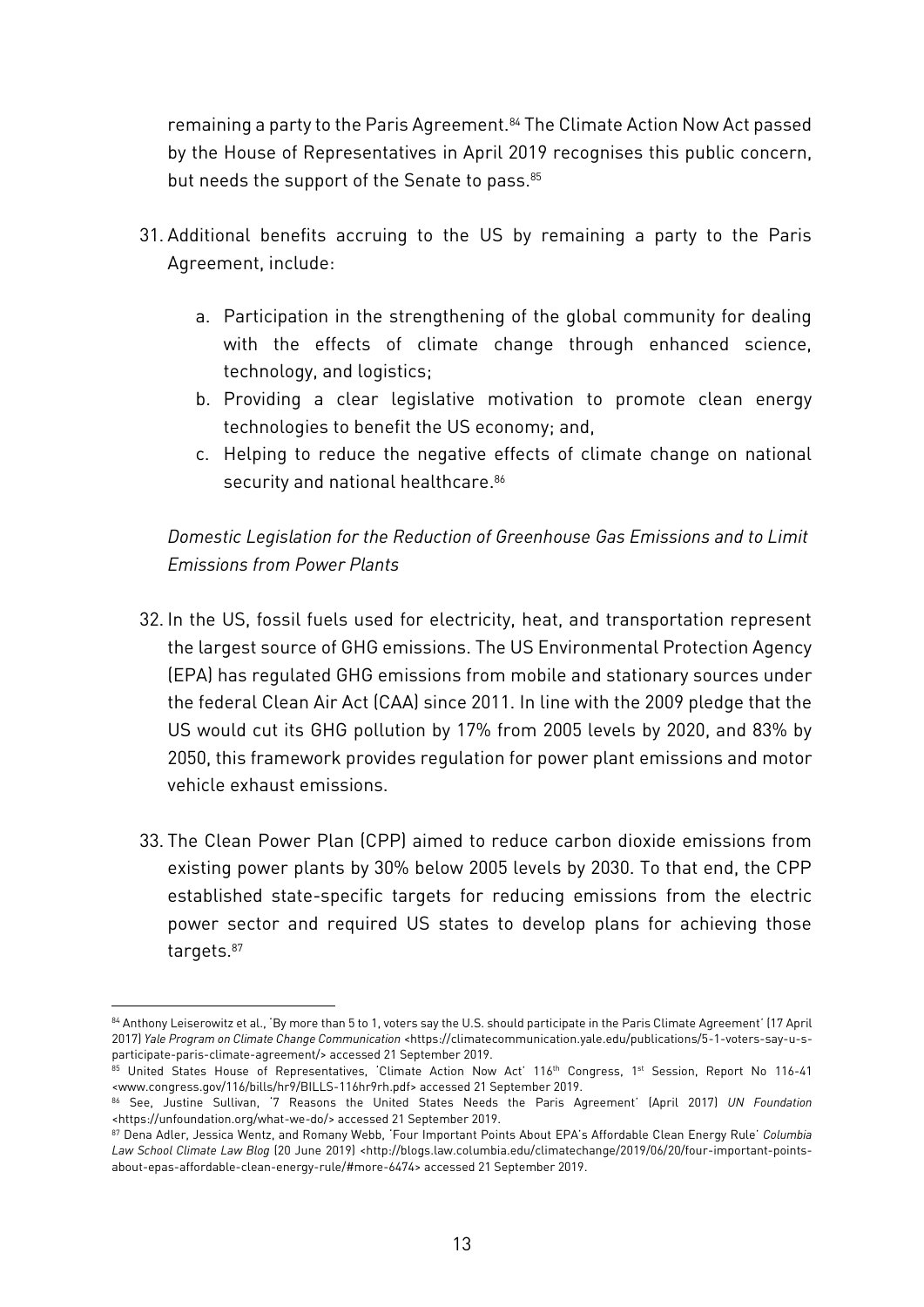34. The CPP has now been replaced by the Affordable Clean Energy (ACE) rule. The provisions of the ACE rule direct US states to set standards of performance for individual power plants, but do not set limits to the emissions. According to the EPA, the current ACE rule will reduce carbon dioxide emissions by just 11 million short tons in 2030, whereas the CPP would have delivered emissions reductions of 415 million tons (both relative to a no action baseline).<sup>88</sup> The provisions of the ACE are significantly weaker than those of the CPP.

#### *Regulation of Motor Vehicle Exhaust Emissions*

- 35. Section 202(a)(1) of the CAA requires the Administrator of the EPA to establish standards "applicable to the emission of any air pollutant from…new motor vehicles or new motor vehicle engines, which in [his or her] judgment cause, or contribute to, air pollution which may reasonably be anticipated to endanger public health or welfare." 89
- 36. In response to the ruling in *Massachusetts v. EPA*<sup>90</sup> and the EPA's science-based 'Endangerment Finding', on 7 May 2010, the EPA and the National Highway Traffic Safety Administration finalised the *Light-Duty Vehicle Greenhouse Gas Emission Standards and Corporate Average Fuel Economy Standards Rule* (LDV Rule).<sup>91</sup> The LDV Rule set standards for model years 2012 through 2016, which the EPA estimated would prevent 960 million metric tons of CO2-equivalent emissions from being emitted to the atmosphere and save 1.8 billion barrels of oil over the lifetime of the vehicles subject to the rule.<sup>92</sup>
- 37. The EPA has issued draft *Light-Duty Vehicle Greenhouse Gas Emission Standards and Corporate Average Fuel Economy Standards* for model years 2021-2026. This relaxes previous requirements that mandated year-on-year increases in fuel economy and tailpipe emissions stringency, by freezing fuel economy standards at 2020 levels and freezing vehicle CO<sub>2</sub> standards at 2021 levels. Additionally, the rule would withdraw California's existing CAA waiver, which has so far entitled the state to set its own stricter-than-federal vehicle emission standards for greenhouse gases.

**<sup>.</sup>** <sup>88</sup> Ibid.

<sup>89</sup> 42 USC § 4521(a)(1).

<sup>90</sup> *Massachusetts v EPA* 549 U.S. 497 (2007).

<sup>91</sup> 75 Fed Reg 88 (7 May 2010) 25324-25728.

<sup>92 75</sup> Fed Reg 25397.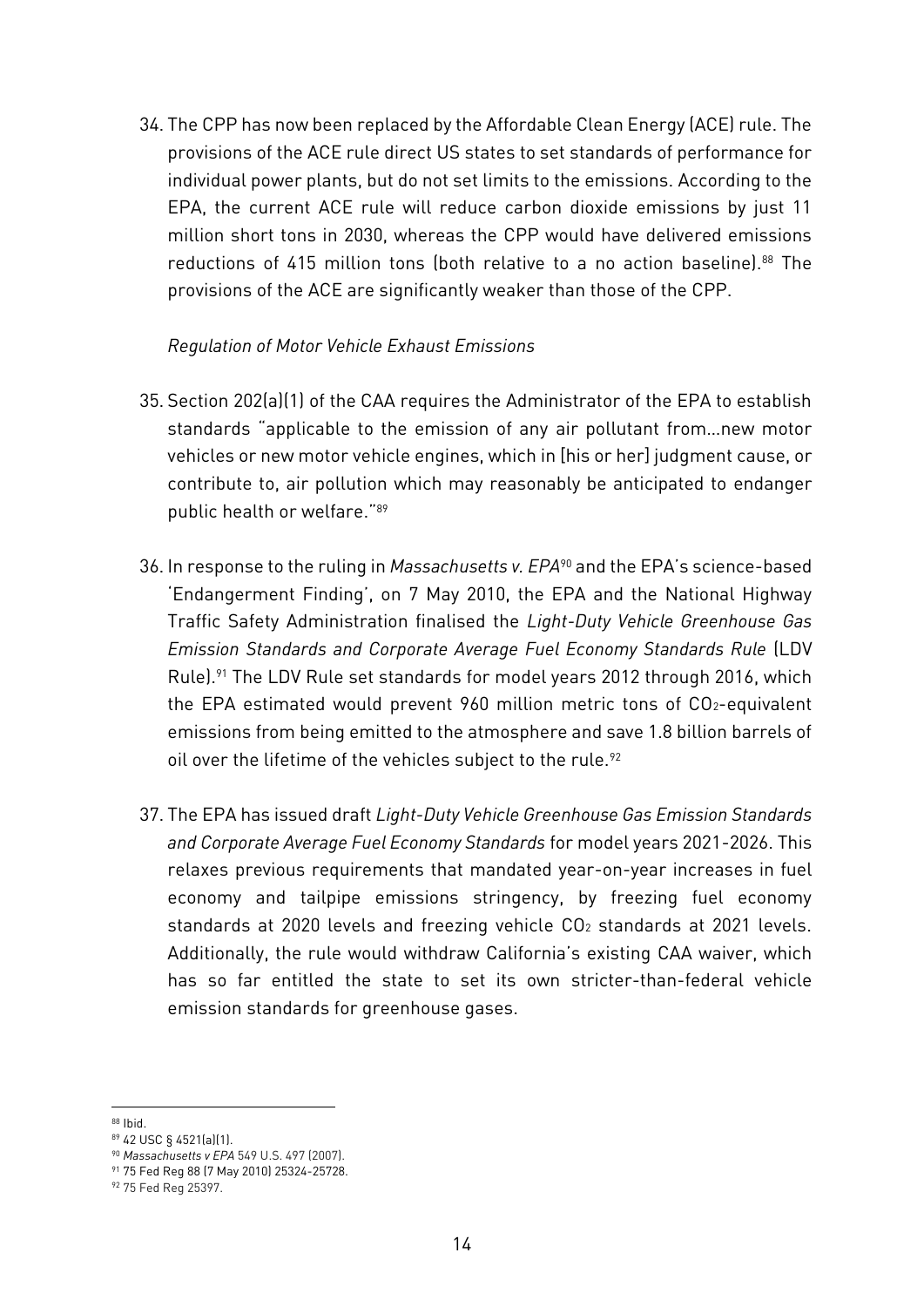38. Domestically, key findings of the American Lung Association (ALA) report, *The "State of the Air"* 2019, found that, in 2015-2017, more US cities had high days of ozone and short-term particle pollution compared to 2014-2016, and many cities measured increased levels of year-round particle pollution. The findings add to the evidence that a changing climate is "making it harder to protect human health." <sup>93</sup> Nevertheless the Report finds there has been progress since the previous 2016 Report which covered the years 2012-2014, "thanks to the tools in the Clean Air Act." <sup>94</sup> The Report strongly recommends that these tools remain in place.

#### **D. Recommendations for Action by the US**

 $\overline{a}$ 

- i. The US should rescind its withdrawal from the Paris Agreement, scheduled for 4 November 2020. The US is still in time to re-establish global leadership on environmental protection. If withdrawal goes ahead, the US will join Nicaragua and Syria as the only countries that are not parties to the Agreement and will be the only country to reject it as being too onerous.<sup>95</sup>
- ii. The US should comply with the commitments of SDG No.13, to "[t]ake urgent action to combat climate change and its impacts."<sup>96</sup> Instead of pushing coalfired power plants to become more efficient, the US should invest in renewable energy and low-carbon technologies.
- iii. The federal government should acknowledge the emerging human right to a healthy environment by providing a legal framework for access to effective remedies for violations of environmental rights. Climate change-related effects have direct and indirect implications for the enjoyment of human rights, such as rights to life, water and sanitation, food, health, housing, self-determination, culture, and development. The US should recognise such a link and consider climate change to be a human rights challenge.
- iv. The US should adhere to a policy of stringent application of the GHG standard emissions and review them upwards on a rolling basis. The Clean Air Act must remain intact and enforced, in order to enable the nation to continue to protect all Americans from the dangers of air pollution.

<sup>93</sup> American Lung Association, 'The State of the Air 2019' (2019) 4 <www.lung.org/assets/documents/healthy-air/state-of-theair/sota-2019-full.pdf> accessed 21 September 2019. <sup>94</sup> Ibid.

<sup>95</sup> Michael Greshko, 'Map Shows How Paris Reversal Isolates U.S. from the World' *National Geographic* (2 June 2017) <https://news.nationalgeographic.com/2017/06/climate-change-paris-agreement-map> accessed 21 September 2019. <sup>96</sup> UNGA, 'Transforming our World: The 2030 Agenda for Sustainable Development' (n 70).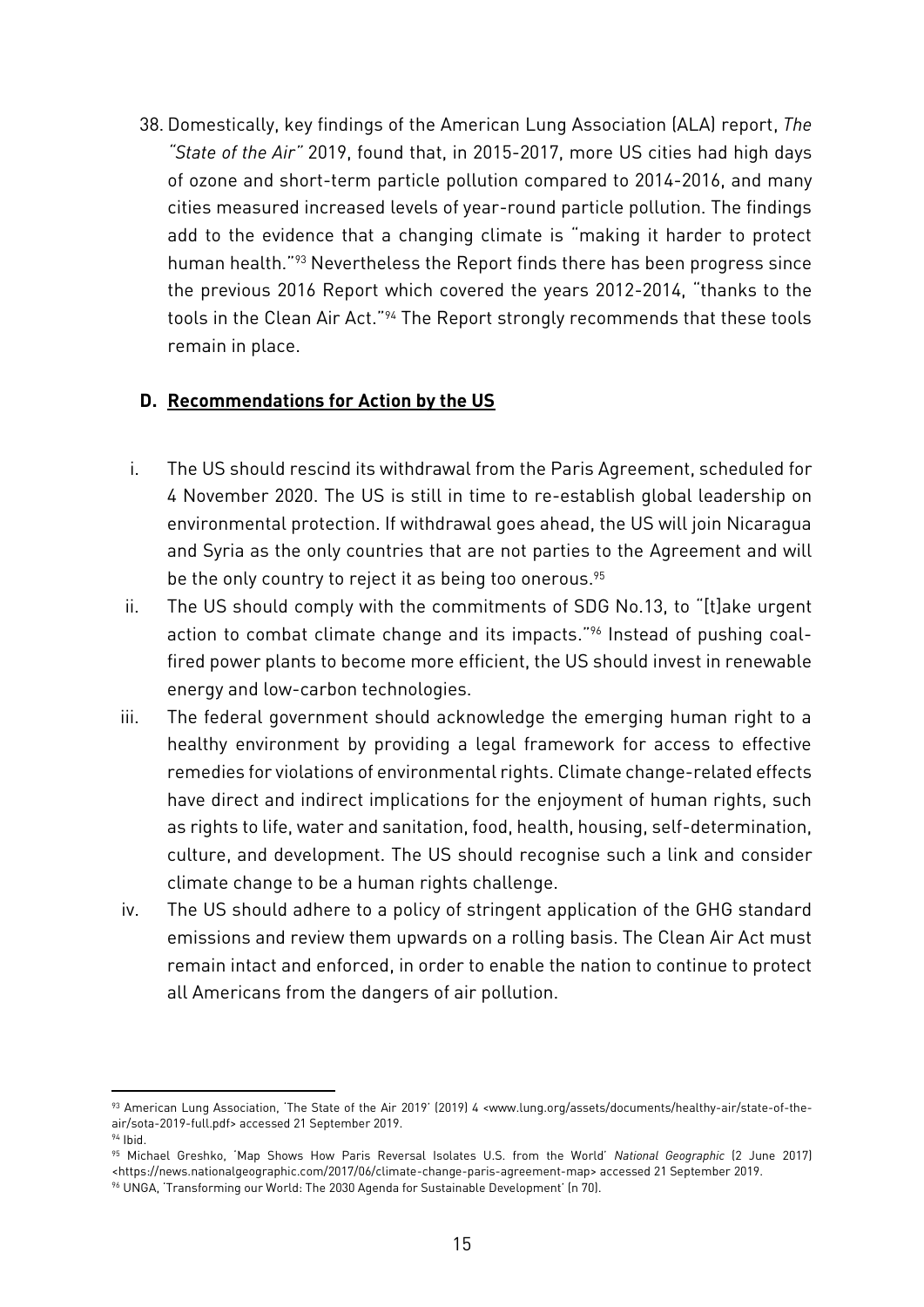# **COMPASSIONATE RELEASE FROM PRISON**

#### **A. Normative and Institutional Framework of the US**

- 39. The vulnerability of prisoners is recognised across international human rights instruments. Article 10 ICCPR specifically provides that "[a]ll persons deprived of their liberty shall be treated with humanity and with respect for the inherent dignity of the human person."<sup>97</sup> The Standard Minimum Rules for the Treatment of Prisoners--'The Nelson Mandela Rules (NMRs)'--promulgate specific standards, including for the administration of corrections facilities and personnel, prisoners' living conditions, and health(care).<sup>98</sup> The NMRs were adopted unanimously by the UN General Assembly in 2015.99
- 40. Under domestic law, US states must provide adequate healthcare for prisoners (Estelle v. Gamble, 429 U.S. 97 (1976)). Compassionate release procedures allow prisoners to apply for early release, typically due to terminal illness, serious non-terminal illness, and/or age-related health issues. This section urges the US to establish compassionate release procedures that enable the US to realise the standards set, both domestically and internationally, to protect the human dignity of prisoners.<sup>100</sup>

<sup>97</sup> ICCPR (n 2) Article 10.

<sup>98</sup> United Nations Standard Minimum Rules for the Treatment of Prisoners, UNGA Resolution 70/175, Annex, adopted on 17 December 2015 [hereinafter referred to as 'Mandela Rules'].

<sup>99</sup> Ibid.

<sup>100</sup> Prisoner health is an urgent human rights issue in the US, where incarceration rates are "historically unprecedented and internationally unique." (National Research Council of the National Academies, *The Growth of Incarceration in the United States: Exploring Causes and Consequences.* Committee on Causes and Consequences of High Rates of Incarceration, J. Travis, B. Western, and S. Redburn, Editors. Committee on Law and Justice, Division of Behavioral and Social Sciences and Education. Washington, DC: The National Academies Press, 2.) America has the highest incarceration rate in the world, imprisoning approximately 2.2 million people. It also has an aging prison population, with one third of prisoners expected to be aged 55+ by 2030. (American Civil Liberties Union, 'At America's Expense: The Mass Incarceration of the Elderly' (2012) i.) This situation has "drawn greater attention ...to the relationships between incarceration and health." (National Research Council 203). The NMRs provide that "Prisoners should enjoy the same standards of health care that are available in the community…" (Nelson Mandela Rules (n 98) Rule 24). In the US, prisoners alone have a constitutional right to health care, with the state being required to provide adequate medical care for the incarcerated. (Vera Institute of Justice, 'On Life Support: Public Health in the Age of Mass Incarceration' (2014)12 (citing to "*Estelle v Gamble* 429 US 97 (1976); and Robert B. Greifinger, "Thirty years since *Estelle v. Gamble*: Looking forward, not wayward," in *Public Health Behind Bars* (New York: Springer, 2007), pp. 1-10."). A deliberate indifference to a prisoner's serious illness or injury violates the Eighth Amendment of the US Constitution's prohibition on cruel and unusual punishment, although inadvertent and/or negligent failures to provide adequate care will not. Compassionate release procedures typically allow prisoners to apply for early release based on ill-health. The federal government and the vast majority of US states operate compassionate release procedures, but researchers have repeatedly raised concerns about their effectiveness, calling for reform, including the creation of "a national …compassionate release guideline." (National Research Council, 'Health and Incarceration - A Workshop Summary' (2013) 22).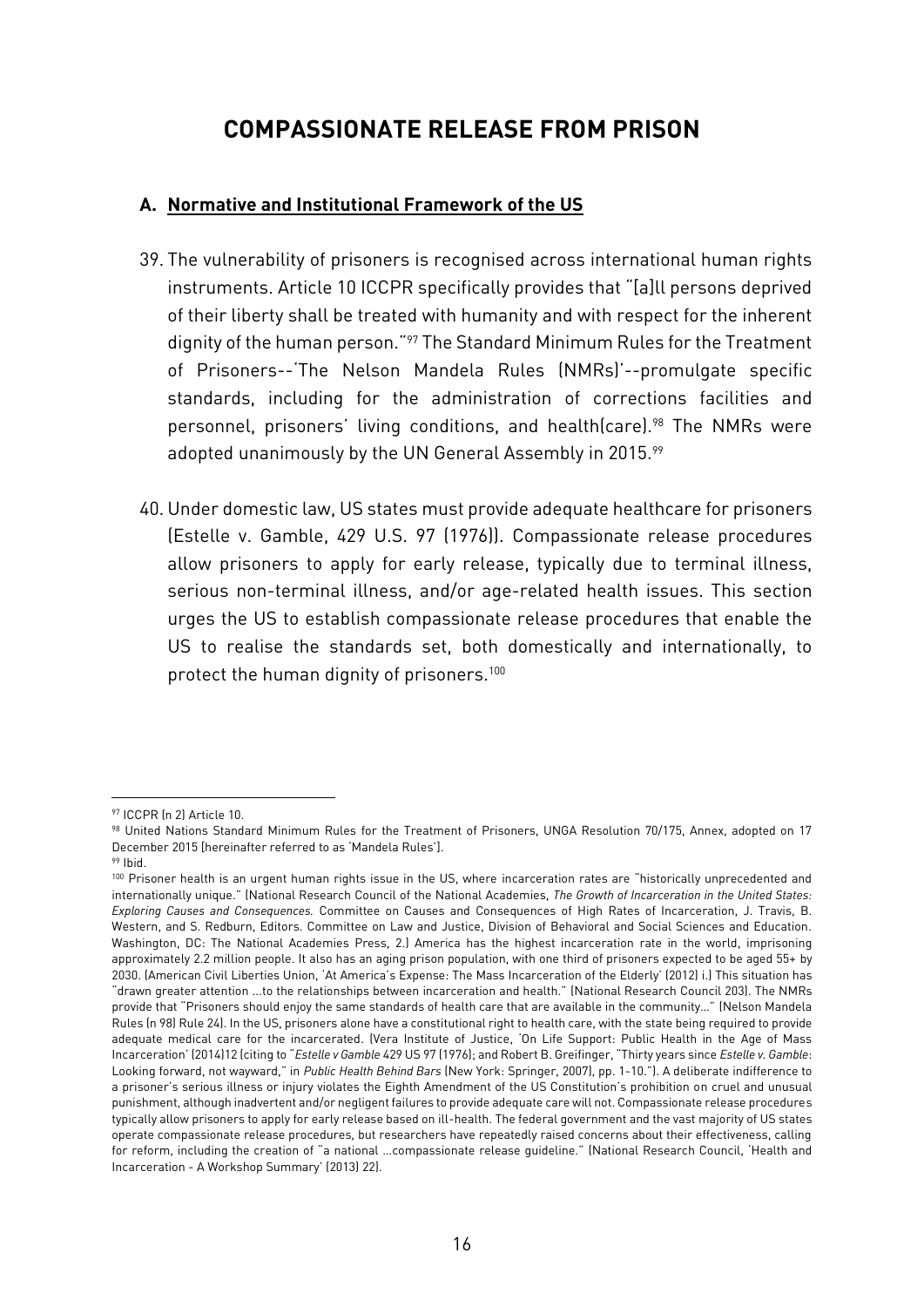#### **B. Implementation of Recommendations from Cycle Two in 2015**

41. Although not expressly referenced in the 2015 US UPR, four themes of recommendations made in cycle two are connected to compassionate release.

#### *Engagement with International Human Rights Standards*

42. **Estonia** (para 176.45)<sup>101</sup> recommended that the US ratify the Optional Protocol to the Convention against Torture and Other Cruel, Inhuman or Degrading Treatment or Punishment (OP-CAT), and that it should "take swift measures to ensure the human rights of convicts and persons in custody."<sup>102</sup> The US supported this recommendation in part, stating "[w]e support the part of this recommendation asking us to promote, protect, and respect the human rights of those convicted of crimes and persons in custody…We do not support the part of this recommendation asking us to ratify the OP-CAT."<sup>103</sup> However, similar to the recommendations regarding ratification of the Second Optional Protocol to the ICCPR, the US accepted the recommendation from **Mauritius** (para 176.17)<sup>104</sup> to *consider* ratification of OP-CAT. Although the US may have 'considered' ratifying OP-CAT, the current status is non-ratification.

#### *Reformation of Sentencing Regimes*

43. Certain sentencing practices in the US are viewed as contributors to its large and aging prison population.<sup>105</sup> The US accepted the recommendation from **Nigeria** (para 176.275) to pass legislation reforming mandatory minimum sentences, furthering the Smart on Crime Initiative.<sup>106</sup> It supported in part recommendations to end Life Without the Possibility of Parole (LWOP) sentences for juveniles (**Austria** para 176.234<sup>107</sup> and **Fiji** para 176.51)<sup>108</sup> and for

<sup>1</sup> <sup>101</sup> "Ratify the Optional Protocol to the Convention against Torture and Other Cruel, Inhuman or Degrading Treatment or Punishment and take swift measures to ensure the human rights of convicts and persons in custody." Report of the Working Group (n 20) para. 176.45.

 $102$  Ibid.

<sup>103</sup> Report of the Working Group Appendix to the Addendum 2015 (n 79) 3.

<sup>104</sup> "Consider ratifying the Convention on the Elimination of All forms of Discrimination against Women, the International Covenant on Economic, Social and Cultural Rights and also consider acceding to the Optional Protocol to the Convention against Torture and Other Cruel, Inhuman or Degrading Treatment or Punishment." Report of the Working Group (n 20) para.176.17.

<sup>105</sup> National Research Council (n 100) 4.

<sup>106 &</sup>quot;Accelerate the process of passing a legislation to reform the mandatory minimum sentences begun with the Smart on Crime initiative." Report of the Working Group (n 20) para 176.275.

<sup>&</sup>lt;sup>107</sup> "End the use of life imprisonment without parole for offenders under the age of 18 at the age of crime, regardless of the nature of that crime." Ibid para 176.234.

<sup>&</sup>lt;sup>108</sup> "Pass legislation domestically to prohibit the passing of life imprisonment without the possibility of parole on offenders who were children at the time of offending." Ibid para 176.51.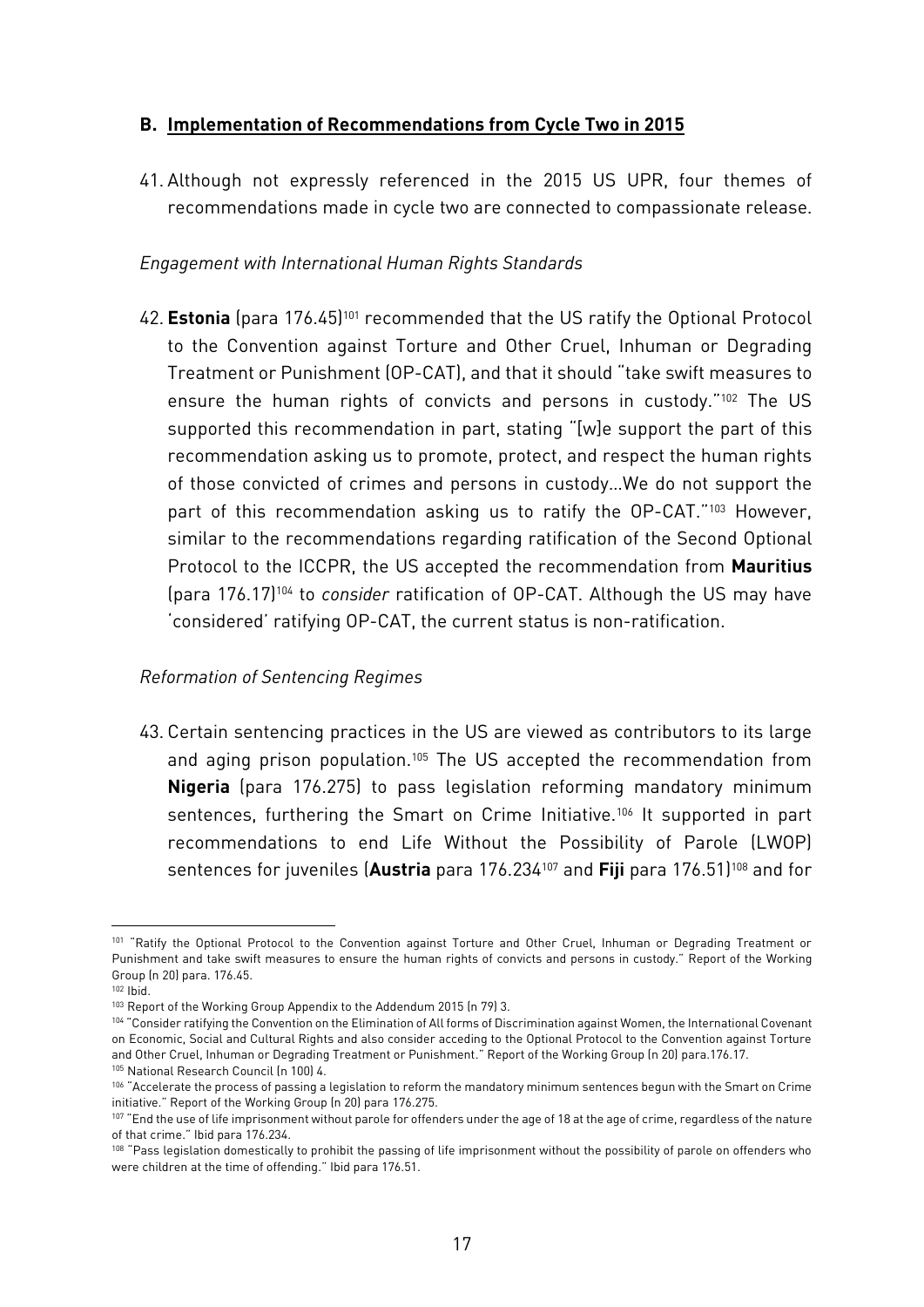non-violent offences (**Benin** para 176.235).<sup>109</sup> The US supported these recommendations to the extent they reconcile with existing domestic law and policy/legislative agendas.<sup>110</sup> Despite this, LWOP and mandatory minimum sentences continue to be employed in the US, and the Smart on Crime Initiative was rescinded by the Trump Administration in 2017.<sup>111</sup>

#### *Improvement of Prison Conditions*

44. The US accepted recommendations to improve conditions in its prisons (**Sudan** para 176.239<sup>112</sup> and **Japan** para 176.236)<sup>113</sup> and to prevent torture and inhumane treatment in prisons (**Azerbaijan** para 176.213<sup>114</sup> and **Malaysia** para 176.246).<sup>115</sup> However, the systematic improvement of prison conditions across the US remains an issue for further action.

#### *Enhance Access to Healthcare*

1

45. The US accepted recommendations to enhance access to healthcare both generally and specifically for vulnerable populations, which includes prisoners (**South Africa** para 176.313;<sup>116</sup> **Cote d'Ivorie** para 176.315;<sup>117</sup> **Serbia** para 176.317).<sup>118</sup> The US supported in part the recommendation from **Spain** (para 176.314) to "[c]ontinue efforts regarding access to the right to health."<sup>119</sup> However, the US supported this with regards to improving health services, but not "to the extent it asks us to assume obligations under international instruments to which the United States is not a party." 120

<sup>109 &</sup>quot;Abolish life imprisonment without the possibility of parole for non- violent offenses." Ibid para 176.235.

<sup>110</sup> See, Report of the Working Group Appendix to the Addendum 2015 (n 79).

<sup>111</sup> *See*, with regards to the rescinding of the Smart on Crime Initiative: www.prisonlegalnews.org/news/2018/mar/6/despite-agspolicy-change-oig-reviews-smart-crime-initiative/ ("However, current Attorney General Jeff Sessions rescinded the [Smart on Crime] initiative in a May 10, 2017 memo…He ordered federal prosecutors and law enforcement officials to disregard direction from the Obama administration and pursue charges that typically result in mandatory minimums.") See, for example, with regards to continuing use of Mandatory Minimums, www.uscourts.gov/news/2017/07/25/mandatory-minimum-sentencesdecline-sentencing-commission-says. *See*, for example, with regards to the continuing use of LWOP, www.uscourts.gov/news/2015/08/13/life-sentences-federal-justice-system.

<sup>112</sup> "Improve living conditions in prisons in particular in Guantanamo." Report of the Working Group (n 20) para 176.239.

<sup>&</sup>lt;sup>113</sup> "Take further steps to improve the current conditions of its prisons." Ibid para 176.236.

<sup>114</sup> "Prevent torture and ill-treatment in places of detention." Ibid para 176.213.

<sup>115 &</sup>quot;Make further progress in fulfilling its commitment to close the Guantanamo detention facility and abide by the ban on torture and inhumane treatment of all individuals in detention." Ibid para 176.246.

<sup>116 &</sup>quot;While recognizing economic, social and cultural measures, strengthen efforts in ensuring equal access to health-care and social services." Ibid para 176.313.

<sup>117</sup> "Strengthen measures promoting access of vulnerable population to public and social and health services" Ibid para 176.315. 118 "Further efforts in this positive direction with a view to strengthen national health-care programmes so that health care is easily accessible, available and affordable for all members of society." Ibid para 176.317.

<sup>119</sup> "Continue efforts regarding access to the right to health." Ibid para 176.314.

<sup>120</sup> See, Report of the Working Group Appendix to the Addendum 2015 (n 79) 17-18.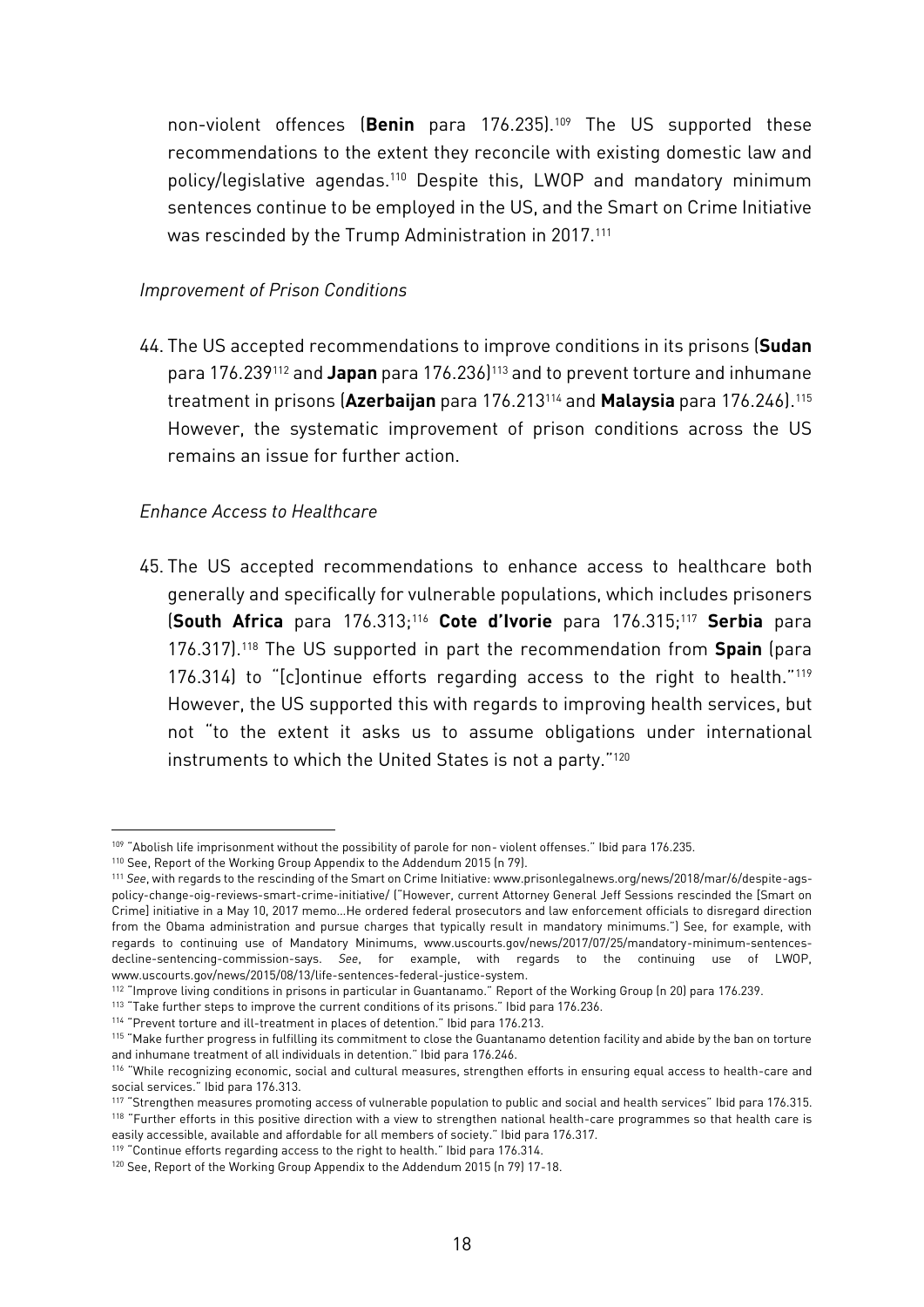46. The above summaries demonstrate there is both an international and American consciousness of the need to provide minimum standards for prisoners. The design and implementation of research-informed compassionate release procedures will enable the US to further realise both international and domestic standards.

#### **C. Further Points for the US to Consider**

 $\overline{a}$ 

- 47. There is considerable scholarship discussing compassionate release in the US,<sup>121</sup> including research unpacking the design and function of existing procedures.<sup>122</sup> These efforts have culminated in generally consistent findings and recommendations for reform.<sup>123</sup> The US is urged to acknowledge:
- 48. **Existing Procedures**: In addition to a federal procedure, <sup>124</sup> there are approximately 88 identifiable compassionate release procedures across the 50 US states and Washington D.C.,<sup>125</sup> with research identifying a range of 0-4

<sup>&</sup>lt;sup>121</sup> There is significant scholarship discussing issues associated with compassionate release and health in prison. Broadly, this literature includes scholarship examining the relationship between incarceration and health, the evolution and application of domestic and international law frameworks related to prisoners, and the intersection of compassion with politics and the purposes of punishment. It also covers issues associated with specific medical conditions such as HIV, and "special populations" such as elderly, female, and juvenile prisoners. There is also considerable literature discussing the issue of terminal illness in the prison context, and the roles and competencies of specific stakeholders such as correctional facilities, healthcare professionals, and parole boards. See, for example, Vera Institute of Justice (n 100); National Research Council (n 100); Philip M Genty, 'Confusing Punishment with Custodial Care: The Troublesome Legacy of Estelle v. Gamble' (1996) 21 Vt L Rev 379; Alvin J Bronstein & Jenni Gainsborough, 'Using International Human Rights Laws and Standards for U.S. Prison Reform' (2004) 24 Pace L Rev.811; Robert B Greifinger, 'Commentary: Is it Politic to Limit Our Compassion?' (1999) 27 JL Med & Ethics 234; William W Berry III, 'Extraordinary and Compelling: A Re-Examination of the Justifications for Compassionate Release' (2009) 68 Md L Rev 850, 873-881; William B Aldenberg, 'Bursting at the Seams: An Analysis of Compassionate-Release Statutes and the Current Problem of HIV and AIDS in U.S. Prisons and Jails' (1998) 24 New Eng J on Crim & Civ Confinement 541; Nadine Curran, 'Blue Hairs in the Bighouse: The Rise in the Elderly Inmate Population, Its Effect on the Overcrowding Dilemma and Solutions to Correct It' (2000) 26 New Eng J on Crim & Civ Confinement 225; Ronald H Aday, 'Golden Years Behind Bars: Special Programs and Facilities for Elderly Inmates, Fed. Probation' (June 1994); Jalila Jefferson-Bullock, 'Are You (Still) My Great and Worthy Opponent?: Compassionate Release of Terminally Ill Offenders' (2015) 83 UMKC L Rev 521; Nancy Neveloff Dubler, 'The Collision of Confinement and Care: End-of-Life Care in Prisons and Jails' (1998) 26 JL Med & Ethics 149; and Bryant S. Green, 'As the Pendulum Swings: The Reformation of Compassionate Release to Accommodate Changing Perceptions of Corrections' (2014) 46 U Tol L Rev 123.

<sup>122</sup> *See,* Mary Price, Families Against Mandatory Minimums, Everywhere and Nowhere: Compassionate Release in the States, 17 (2018); Nancy R. Gartner & Rolando V. del Carmen, Releasing the Ailing and the Aging, 16 (2016); Sarah L Cooper, *State Compassionate Release Approaches in the USA: A Blueprint for Discussion* (unpublished, on file with author). Note: The *State Compassionate Release Approaches in the USA: A Blueprint for Discussion* Report provides a provisional analysis of a 2017-2018 study – undertaken by researchers at Stakeholder Institution, Birmingham City University and funded by a Leverhulme Trust/ British Academy Small Research Grant - to identify and unpack compassionate release procedures across US states. It aimed to learn from, and build on, the methodological approaches, findings, and recommendations of existing literature, and particularly the studies undertaken by FAMM, Russell, and Gartner and del Carmen. This section aims to summarize this body of work in the context of this submission. It should be noted that this is a challenging, evolving, and voluminous area of research; every effort has been made to summarize, comment, and cite as clearly and accurately as possible.  $123$  Ibid.

<sup>124</sup> *See*, US Department of Justice, 'Compassionate Release/Reduction in Sentence' (17 January 2019) <www.bop.gov/policy/progstat/5050\_050\_EN.pdf> accessed 21 September 2019.

<sup>125</sup> *See,* Price (n 122); Cooper, (n 122). The Blueprint Study cross-checked/counted the procedures identified by the FAMM Study against those identified by the Blueprint Study. It is acknowledged that there may be overlap across some of these procedures.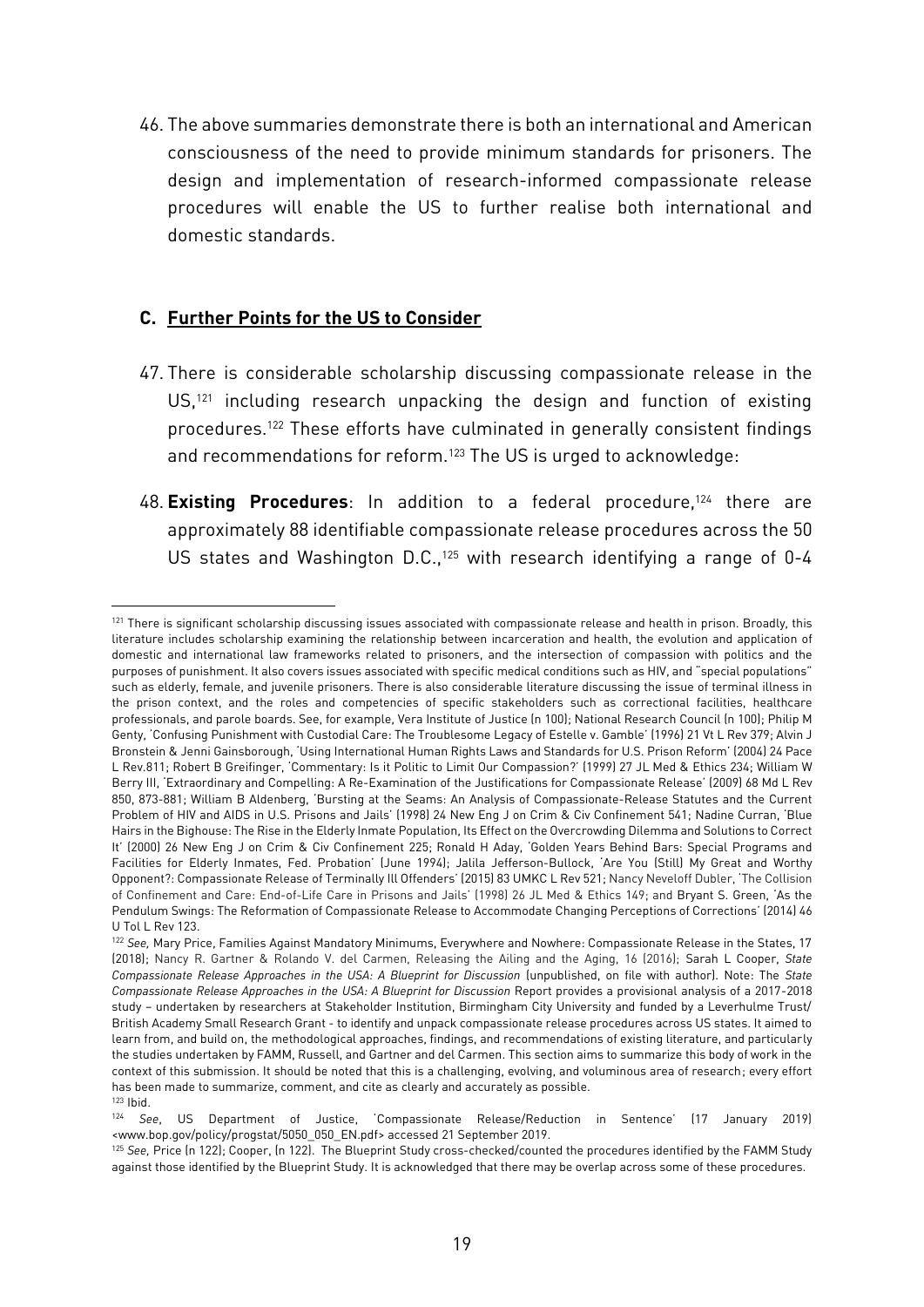relevant procedures per state.<sup>126</sup> Iowa is seemingly the only state without a clearly identifiable procedure.<sup>127</sup> All states should establish identifiable procedures.

49. **Method & Labelling**: Compassionate release methods include, parole,<sup>128</sup> executive clemency/commutation,<sup>129</sup> reprieves,<sup>130</sup> sentence modifications,<sup>131</sup> extended confinement with supervision,<sup>132</sup> respite programs,<sup>133</sup> and furloughs.<sup>134</sup> Approximately 50 different labels exist,<sup>135</sup> with 'Medical Parole' being the most common.<sup>136</sup> This reflects that parole--in its general form or in a specific form--is the most common method of compassionate release. Methods employed should harness decision-maker expertise. For example, physicians should only be required to make medical decisions and parole authorities should not be required to make prognoses. <sup>137</sup> Many of the labels used across these procedures are not an obvious shorthand of the procedure they describe, particularly for lay persons. For example, "extension of confinement," "recall and resentencing," and "supervised community

<sup>126</sup> *See*, *e.g.*, South Carolina is an example of a state with 4 procedures. SC Code Ann § 24-21-715 (2016) (South Carolina's Parole for Terminally Ill, Geriatric, or Permanently Disabled Inmates procedure); South Carolina Board of Paroles and Pardons, Policy and Procedure, § D3, D.5 (April 2015), <www.dppps.sc.gov/content/download/68278/1576111/file/Parole+Board+Manual- +April+2015.pdf> (South Carolina's Parole for Medical Reasons and Special Parole of Veterans for Psychiatric Treatment procedures); SC Code Ann § 24-3-210 (South Carolina's Furlough/Extension of Confinement procedure). Wisconsin in an example of a state with one procedure. *See* Wy Stat Ann § 7-13-424 (Wyoming's Medical Parole procedure).

<sup>127</sup> *See* Iowa State Memo from Families Against Mandatory Minimums study <https://famm.org/wpcontent/uploads/Iowa\_Final.pdf> accessed 21 September 2019. (Note, however, as the memo indicates, media reports there has been a compassionate release case in Iowa, but there is no identifiable procedures).

<sup>128</sup> *See*, *e.g.*, Wy Stat Ann § 7-13-424 (2018) (Wyoming's "Medical Parole" procedure); Ark Code Ann § 12-29-404 (Arkansas' procedure for "[m]edical parole for a terminal illness or permanent incapacitation"); Conn Gen Stat § 54-131a (Connecticut's procedure for "[r]elease of an inmate on medical parole").

<sup>129</sup> *See*, *e.g.*, Ariz Rev Stat § 31-403 (2018) (Arizona's statute granting inmates eligibility for commutation if "in imminent danger of death due to a medical condition"); 220 Ind Admin Code § 1.1-4-1.5 (describing Indiana's procedure for "Special medical clemency"); Michigan Department of Corrections, Executive Clemency Process Summary <www.michigan.gov/corrections/0,4551,7-119-1435\_11601-223452--,00.html> accessed 21 September 2019 (Michigan's policy allowing recommendation for commutation for inmates with "a deteriorating and/or terminal medical condition").

<sup>130</sup> *See* [Ga Const art IV, § II, part](https://law.justia.com/citations.html) II (e) (granting Georgia's parole board power to "issue a medical reprieve to an entirely incapacitated person"); 37 Tex Admin Code § 143.34 (granting the Texas parole board to consider applications for "medical emergency reprieve").

<sup>131</sup> *See* Del Code Ann title 11, § 4217 (giving Delaware courts the power to modify sentences for, among other things, "serious medical illness or infirmity"); Wis Stat § 302.113 (allowing sentence modification for "an extraordinary health condition").

<sup>132</sup> *See*, *e.g.*, Maine Rev Stat Ann title 34-A, § 3036-A.10 (including "[t]erminally ill or incapacitated" inmates in Maine's "Supervised community confinement" procedure); Wis Stat § 302.113 (describing Wisconsin's "Release to extended supervision" procedure). <sup>133</sup> *See* West Virginia Division of Corrections, Annual Report: FY2018, 45 [<https://dcr.wv.gov/resources/Documents/annual\\_reports/WVDOC%2018%20Annual%20Report.pdf>](https://dcr.wv.gov/resources/Documents/annual_reports/WVDOC%2018%20Annual%20Report.pdf) accessed 21 September 2019 (charting releases under West Virginia's "Medical Respite" procedure).

<sup>134</sup> *See*, *e.g.*, Ariz Rev Stat § 31-233 (allowing inmates to seek "medical treatment not available" to them); Vt Stat Ann title 28, § 808 (allowing inmates to be "placed by a court on treatment furlough"); Ala Code §§ 14-14-1–14-14-7 (comprising a range of statutes referred to in the text as the "Alabama Medical Furlough Act").

<sup>135</sup> Cooper (n 122) 20 (on file with author).

<sup>136</sup> Ibid 21 (terms such as "medical/medically"; "extraordinary"; "special"; "geriatric/age"; and "compassionate" feature multiple times too).

<sup>137</sup> Ibid 44. *See*, *e.g.*, as an example of a requirement that a physician make a prognosis, Cal.Penal Code § 1170 (requiring a physician employed by the department of corrections to determine whether a prisoner has six months or less to live).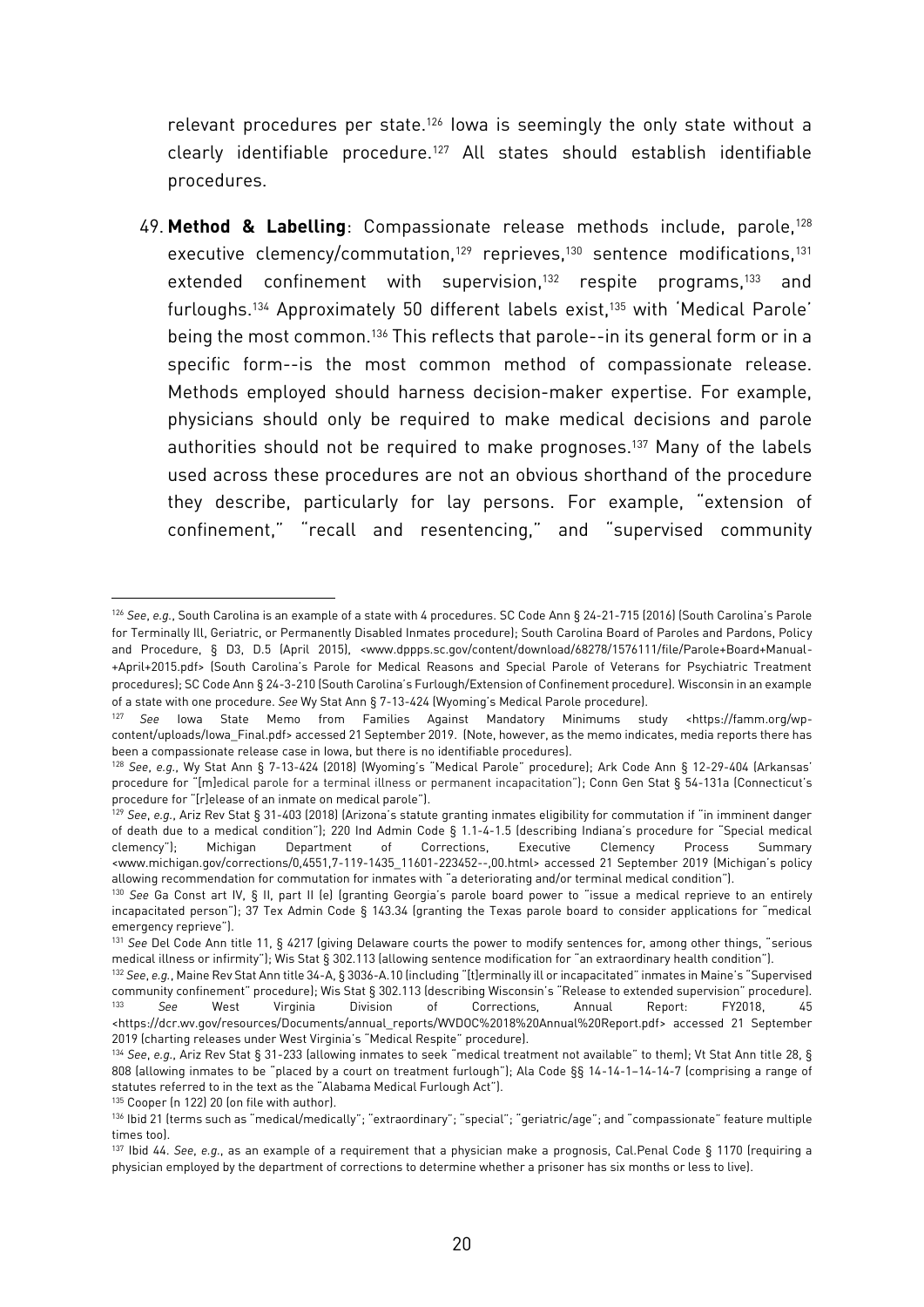confinement" are arguably unclear. Labels should be lay-friendly, clearly reflecting the procedure's function.

- 50. **Exclusions**: Prisoners can be excluded from compassionate release procedures even if they meet ill-health-related eligibility criteria. Exclusions are relatively common, with grounds including categories of offenders;<sup>138</sup> parole eligibility;<sup>139</sup> minimum sentencing requirements;<sup>140</sup> age requirements;<sup>141</sup> and more nuanced reasons.<sup>142</sup> Exclusions should be minimal, relevant to the circumstances, and clearly articulated.<sup>143</sup>
- 51. **Eligibility**: Eligibility for compassionate release generally relates to terminal, non-terminal, and/or age-related health issues. Non-terminal conditions are described varyingly,<sup>144</sup> but typically require prisoners to be subject to serious medical conditions/disabilities that significantly incapacitate them. Mental health is occasionally included.<sup>145</sup> Age is referenced in different ways.<sup>146</sup> Tens of procedures expressly reference "terminal" within eligibility criteria, with many including a temporal reference.<sup>147</sup> These requirements range from death being "imminent," to death occurring within 24 months.<sup>148</sup> Eligibility should be underpinned by "medical, end-of-life, and geriatric criteria"<sup>149</sup> that is based "on evidence and best practices, with input from medical experts."<sup>150</sup> Terminal illness should be approached broadly. If included, time references should be flexible and clear. Other factors such as risk to public safety, prisoner wellbeing, and cost, can also inform decision-making. Such requirements should not be "strict and/or vague."<sup>151</sup> For example, risk to public safety should be

<sup>138</sup> *See*, *e.g.*, Cal Penal Code § 3055 (excluding inmates convicted of first-degree murder of a "peace officer"); NJ Stat Ann § 30:4- 123.51c (excluding inmates convicted of "violent offenses" like murder, manslaughter, and aggravated sexual assault).

<sup>139</sup> *See*, *e.g.*, Cal Penal Code § 3055 (excluding inmates sentenced to life without the possibility of parole); Kan Stat Ann §§ 22- 3728 (excluding inmates sentenced to death, or life without the possibility of parole).

<sup>&</sup>lt;sup>140</sup> See, e.g., Colo Rev Stat § 17-2-201 (setting 20-year and 10-year limits on eligibility for inmates convicted of Class 1 and Class 2 felonies, respectively); NY Exec Law § 259-r (requiring inmates convicted of certain violent crimes to complete one-half of the sentence to become eligible for medical parole).

<sup>141</sup> *See*, *e.g.*, Cal Penal Code § 3055 (for inmates 60 years of age and older); Va Code Ann § 53.1-40.01 (for inmates 65 years of age and older).

<sup>142</sup> *See*, *e.g.*, Ala Code § 14-14-3 (requiring inmates to qualify for Medicare or Medicaid).

<sup>143</sup> *See* Mary Price, Families Against Mandatory Minimums, Everywhere and Nowhere: Compassionate Release in the States, 17 (2018); Nancy R. Gartner & Rolando V. del Carmen, Releasing the Ailing and the Aging, 16 (2016).

<sup>144</sup> *See* Cooper (n 122) 67 (including chronic, debilitating, extraordinary, incapacitation, disabled, severe, and grave).

<sup>145</sup> *See*, *e.g.*, Colo Rev Stat §§ 17-22.5-403.5 (Colorado's "Special Needs Parole"); Ala. Code § 14-14-2 (including "mental condition" in definition of incapacitation).

<sup>146</sup> Cooper (n 122) 31 (1. procedures that are for the exclusive use of elderly prisoners, and which determine eligibility by reference to a specific age; 2. procedures that include elderly prisoners – as a specifically eligible cohort - within a broader procedure that is available to other prisoners; and 3. procedures that consider age generally as part of the decision-making process). <sup>147</sup> *See* Cooper, List of Procedures with Temporal Reference (2019) (unpublished report) (on file with author).

<sup>148</sup> Ibid.

<sup>149</sup> Price (n 122) 21.

<sup>150</sup> Ibid.

<sup>151</sup> Ibid 13.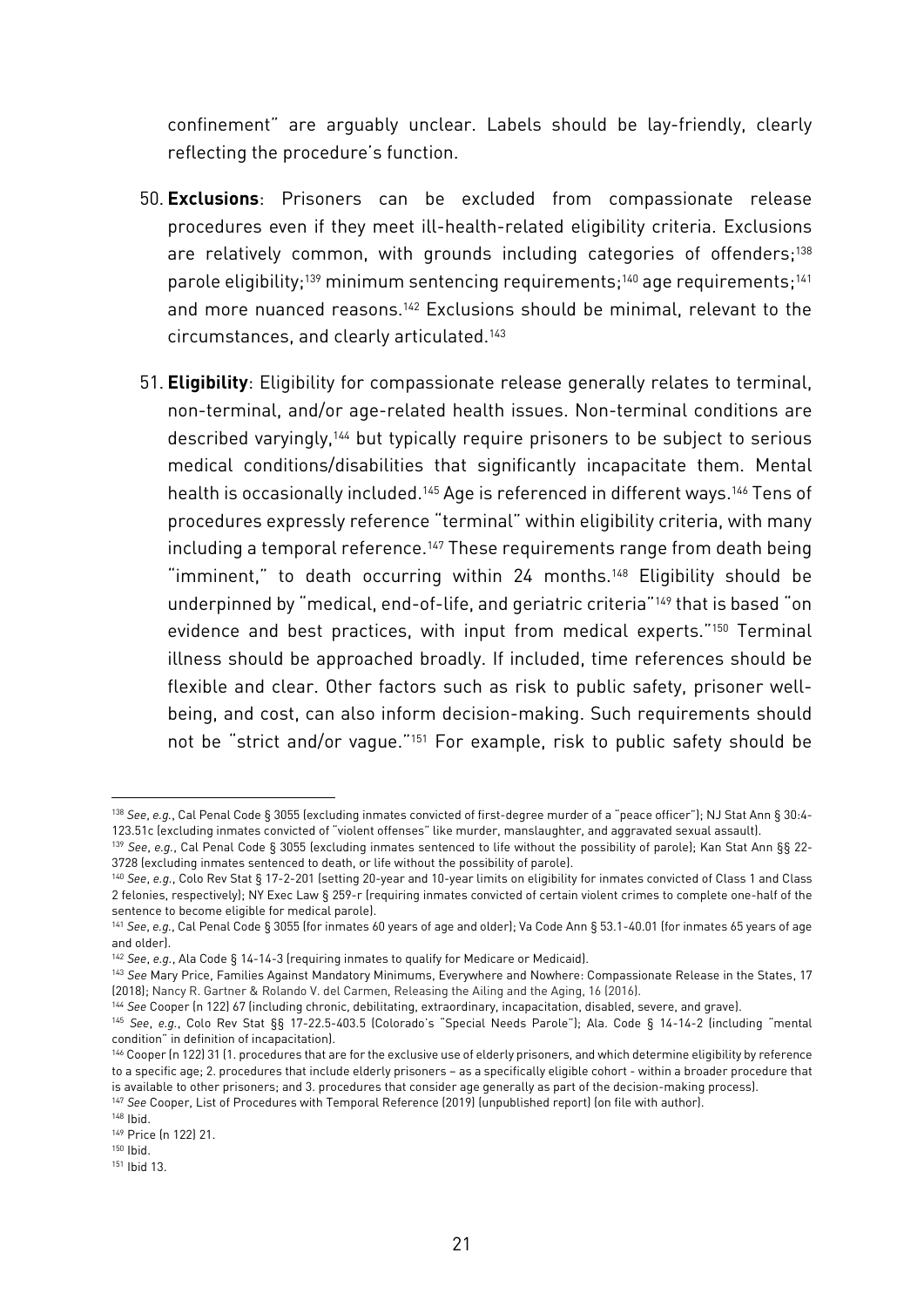nuanced, requiring decision-makers to determine if there are *material* concerns about public safety.

- 52. **Process**: Processes vary. Processes should (1) be streamlined, including timelimits that reflect the need for expedited review;<sup>152</sup> (2) use competent decisionmakers, specifying who they are and what their competence is;<sup>153</sup> (3) specify eligible petitioners, taking a broad approach (e.g., "any interested party" including correctional staff, family, and lawyers);<sup>154</sup> (4) label and itemise supporting evidence requirements, focusing on medical evidence;<sup>155</sup> (5) include an appeals process;<sup>156</sup> (6) be publicly available and signposted to prisoners;<sup>157</sup> and (7) include information about the terminology used across the procedure.<sup>158</sup>
- 53. **Release Requirements**: Release conditions are typical but vary considerably, ranging from agreeing to the public release of medical records<sup>159</sup> and placements,<sup>160</sup> and being subject to periodic medical evaluations,<sup>161</sup> to intensive supervision<sup>162</sup> and fee payments.<sup>163</sup> Release revocation based on a change in circumstances is also typical.<sup>164</sup> Release requirements should be tailored to individual circumstances, clear in both terms and consequences,<sup>165</sup> and there should be support available for pre- and post-release planning.<sup>166</sup> The releasing authority should be clearly stated.<sup>167</sup>
- 54. **Reporting**: Generally, procedures lack comprehensive reporting and tracking systems, including systems that record applications, decisions, and reasons for

<sup>152</sup> *See* Gartner & del Carmen (n 122) 18; Cooper (n 122) 67.

<sup>153</sup> *See* Price (n 122) 14; Cooper (n 122) 53.

<sup>154</sup> *See* Gartner & del Carmen (n 122) 18; Cooper (n 122) 37.

<sup>155</sup> *See* Price (n 122) 21; Gartner & del Carmen (n 122) 16.

<sup>156</sup> Price (n 122) 21.

<sup>157</sup> Ibid 7; Gartner & del Carmen (n 122) 19.

<sup>158</sup> *See* Gartner & del Carmen (n 122) 17.

<sup>159</sup> *See*, *e.g.*, Alaska Admin Code 22 AAC 20.605© ("An applicant for special medical parole must provide the Parole Board and the Department of Corrections with full access to all medical records, and must sign a release assuring that access by the Department of Corrections and the Parole Board for the full duration of the period of parole.").

<sup>&</sup>lt;sup>160</sup> See, e.g., Con Gen Stat Ann §54-131d(a)("The Board of Pardons and Paroles shall require as a condition of release on medical parole that the parolee agree to placement and that he or she is able to be placed for a definite or indefinite period of time in a hospital or hospice or other housing accommodation suitable to his or her medical condition, including his or her family's home, as specified by the Board of Pardons and Paroles.")

<sup>&</sup>lt;sup>161</sup> See, e.g., Rev Stat Ann of the State of New Hampshire §651-A:10-a(IV) ("The Adult Parole Board may request, as a condition of medical parole, that such inmate submit to periodic medical examinations while on medical parole…").

<sup>162</sup> *See*, *e.g.*, Nev Rev Stat Ann 213.380(2)(c) ("Require intensive supervision of the offender, including unannounced visits to his or her residence or other locations where the offender is expected to be in order to determine whether the offender is complying with the terms and conditions of his or her confinement.")

<sup>163</sup> *See*, *e.g.*, Missouri Department of Corrections, 'Rules Governing the Conditions of Probation, Parole and Condition Release' 10 <http://doc.mo.gov/Documents/prob/White-Book.pdf> accessed 21 September 2019 ("a monthly intervention fee in an amount set by the Missouri Department of Corrections").

<sup>164</sup> *See, e.g.*, Ark Code Ann §12-29-404(e) ("The Parole Board may revoke a person's parole supervision if the person's medical condition improves to the point that he/she would initially not have been eligible for parole supervision.").

<sup>165</sup> Ibid 16.

<sup>166</sup> Price (n 122) 21.

<sup>167</sup> Gartner & del Carmen (n 122) 17.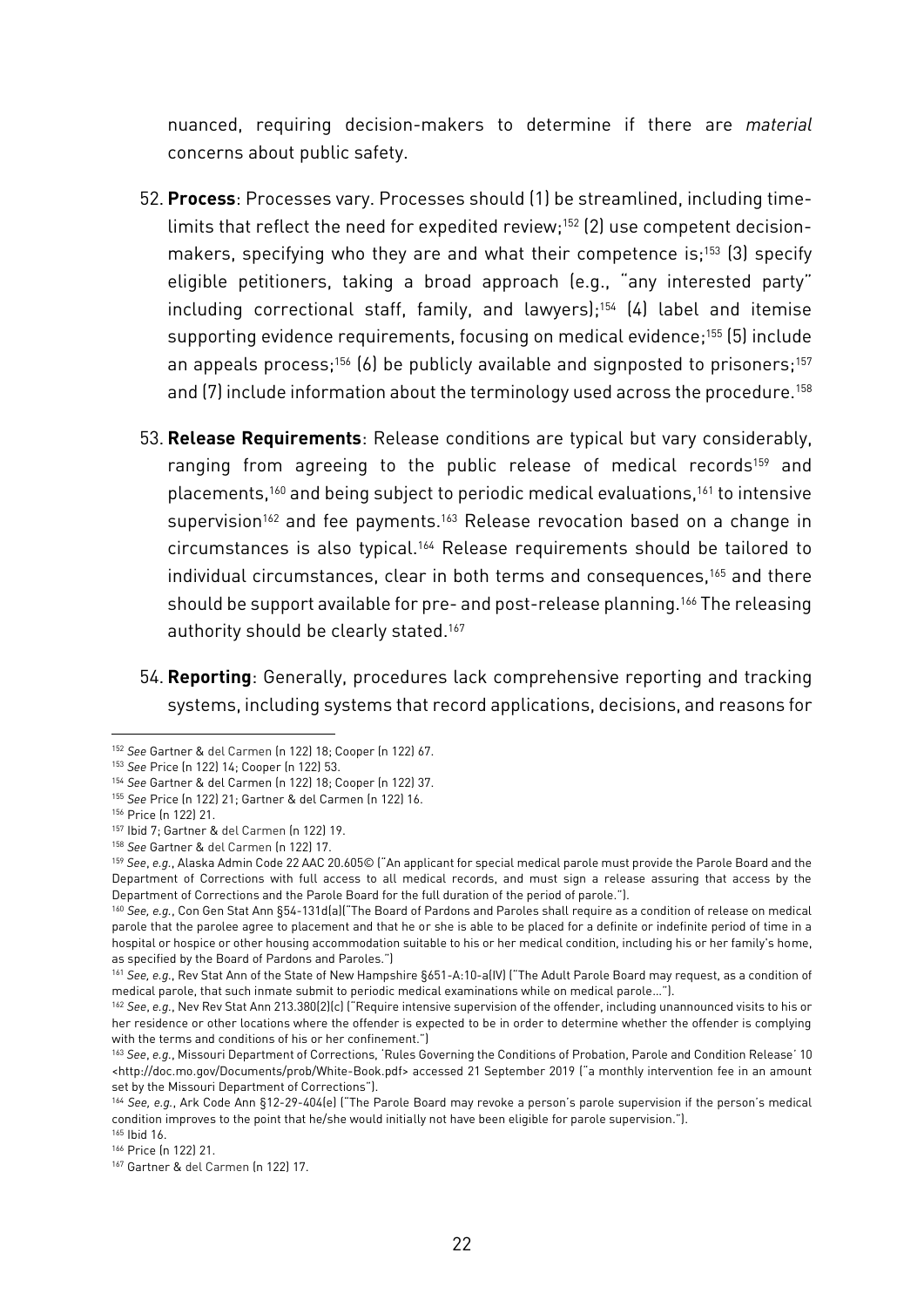decision-making.<sup>168</sup> Procedures should include mandatory reporting requirements, and be subject to regular review and evaluation.

55. **Cross-cultural competencies**: Compassionate release procedures can involve various actors and institutions, who should be supported to develop crosscultural competencies. Suggestions include publicising compassionate release procedures and policies across institutions,<sup>169</sup> and establishing educational programs, such as training for corrections personnel to understand eligibility criteria, and training for parole authorities (or other decision-making bodies) to interpret medical evidence. 170

#### **D. Recommendations for Action by the US**

- 56. To further realise international and domestic standards for prisoners, particularly in the context of prisoner health, it is recommended that the federal government and US states:
	- i. Establish clearly identifiable compassionate release procedures in all jurisdictions.
	- ii. Label compassionate release procedures clearly and logically. For example, "Parole for Prisoners with Serious Health Conditions" or "Sentence Modification Procedure for Prisoners with Ill-Health".
- iii. Establish and clearly set out minimal and relevant exclusion criteria.
- iv. Establish common-sense (e.g., considering what is medically appropriate and deliverable within corrections institutions), objective (e.g., age), and evidence-based (e.g., medical science-informed) eligibility criteria, which includes interpretative guidelines for decision-makers.
- v. Establish streamlined, transparent, and common-sense processes, including a defined sequence of actions; a wide variety of petitioners (e.g., prisoners, lawyers, family, friends, corrections personnel); itemised supporting evidence requirements; expertise-driven decision-making; clearly stated standards to be applied by decision-makers; expeditious time-limits; and an appeals process.
- vi. Include fair and reasonable release requirements that consider individual circumstances (e.g., release conditions tailored to the prisoner's individual medical circumstances, such as their mobility and cognitive ability). Clearly

**<sup>.</sup>** <sup>168</sup> Price (n 122) 19.

<sup>169</sup> Ibid.

<sup>170</sup> Ibid.